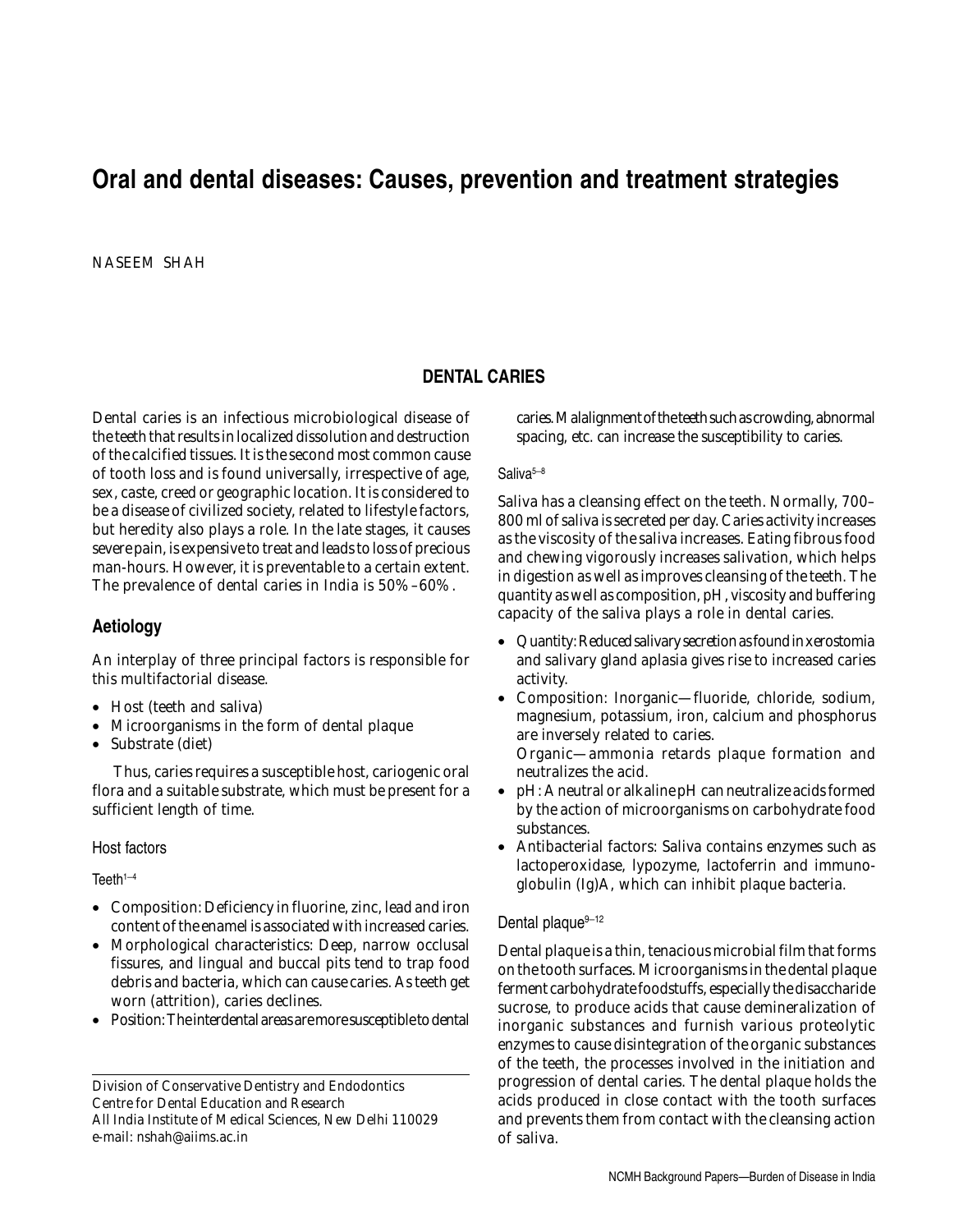#### **Table 1.** Causes of dental caries

| Direct                                                                                                                                                                                                                                                                                                                                                                                                                                                                                                                                                                                                                                                                            | Indirect                                                                                                                                                                                                                                             | Distant                                                                                                                                                                                                                                                                           |
|-----------------------------------------------------------------------------------------------------------------------------------------------------------------------------------------------------------------------------------------------------------------------------------------------------------------------------------------------------------------------------------------------------------------------------------------------------------------------------------------------------------------------------------------------------------------------------------------------------------------------------------------------------------------------------------|------------------------------------------------------------------------------------------------------------------------------------------------------------------------------------------------------------------------------------------------------|-----------------------------------------------------------------------------------------------------------------------------------------------------------------------------------------------------------------------------------------------------------------------------------|
| 1. Tooth<br>• Structure—fluoride content and other trace<br>elements such as zinc, lead, iron<br>• Morphology-deep pits and fissures<br>• Alignment-crowding<br>2. Microorganisms-dental plaque accumulation<br>due to poor oral hygiene<br>3. Diet<br>• Intake of refined carbohydrates such as<br>sucrose, maltose, lactose, glucose, fructose,<br>cooked sticky starch, etc.<br>-quantity; frequency, physical form; oral clearance rate<br>• Saliva (quantity and quality)<br>-reduced secretion (xerostomia) increases caries<br>-Viscosity: more viscous, more caries<br>-pH: alkaline pH neutralizes acid, less caries<br>-enzymes: lactoperoxidase, lysozyme lactoferrins | • Poor contact between the teeth resulting in food<br>impaction and caries due to the following<br>causes<br>-malalignment of the teeth (crowding)<br>-loss of some teeth and failure to replace them<br>• Gingival recession leading to root caries | • Socioeconomic status<br>Literacy level<br>٠<br>• Location-urban, rural<br>Age<br>٠<br>$\bullet$ Sex<br>Dietary habits<br>٠<br>Climatic conditions and soil type<br>٠<br>• Social and cultural practices<br>Availability/access to health care facility<br>Health insurance<br>٠ |

·immunoglobulins IgA

#### Substrate<sup>13-16</sup>

The role of refined carbohydrates, especially the disaccharide sucrose, in the aetiology of dental caries is well established. The total amount consumed as well as the physical form, its oral clearance rate and frequency of consumption are important factors in the aetiology. Vitamins A, D, K, B complex (B6), calcium, phosphorus, fluorine, amino acids such as lysine and fats have an inhibitory effect on dental caries.

#### Indirect causes<sup>17,18</sup>

- Loss of some natural teeth and failure to replace them results in drifting of the teeth in the edentulous space. This leads to increased food impaction between the teeth and formation of new carious lesions.
- Malalignment of the teeth, especially crowding, does not allow proper cleaning between the teeth and leads to an increased incidence of caries.
- Gingival recession, abrasion and abfraction defects at the neck of the tooth increase root caries.
- Selenium in the soil increases the formation of caries while molybdenum and vanadium decrease it.
- A high temperature is associated with a lower prevalence of caries. Water has a cleansing effect on the teeth. If the fluoride content of the water is at an optimum concentration, it will also exert an anticaries effect.

#### Distant causes<sup>19,20</sup>

- A low socioeconomic and literacy status is associated with caries.
- Urbanization is linked to an increased incidence of caries.
- Caries is more common in childhood and adolescence,

and after 60 years of age, when the incidence of root caries is higher.

- Females develop caries more often than males.
- Non-vegetarians develop caries more often than vegetarians.
- Availability/access to a health care facility can affect utilization of health care services.
- Lack of oral health insurance promotes oral neglect and increases disease levels.

Table 1 summarizes the causes of dental caries.

#### **Prevention and control of dental caries**

1. Increase the resistance of the teeth.21–25

*Systemic use of fluoride:* (i) Fluoridation of water, milk and salt; (ii) fluoride supplementation in the form of tablets and lozenges; and (iii) consuming a fluoride-rich diet such as tea, fish, etc.

*Topical:* (i) Use of fluoridated toothpaste and mouth wash; (ii) use of fluoride varnishes (in-office application, longer duration of action, high fluoride content); (iii) use of casein phosphopeptide–amorphous calcium phosphate (CPP–ACP), which is available as tooth mousse, helps to remineralize the soft initial carious, demineralized areas of the teeth.

2. Combat the microbial plaque by physical and chemical methods.

(i) *Physical methods*26–30

The correct method and frequency of brushing should be followed—in the morning and before going to bed and preferably after every major meal.

Tongue cleaning and the use of indigenous agents such as the bark of neem or mango (where toothbrush and paste are unaffordable) should be encouraged. The use of coarse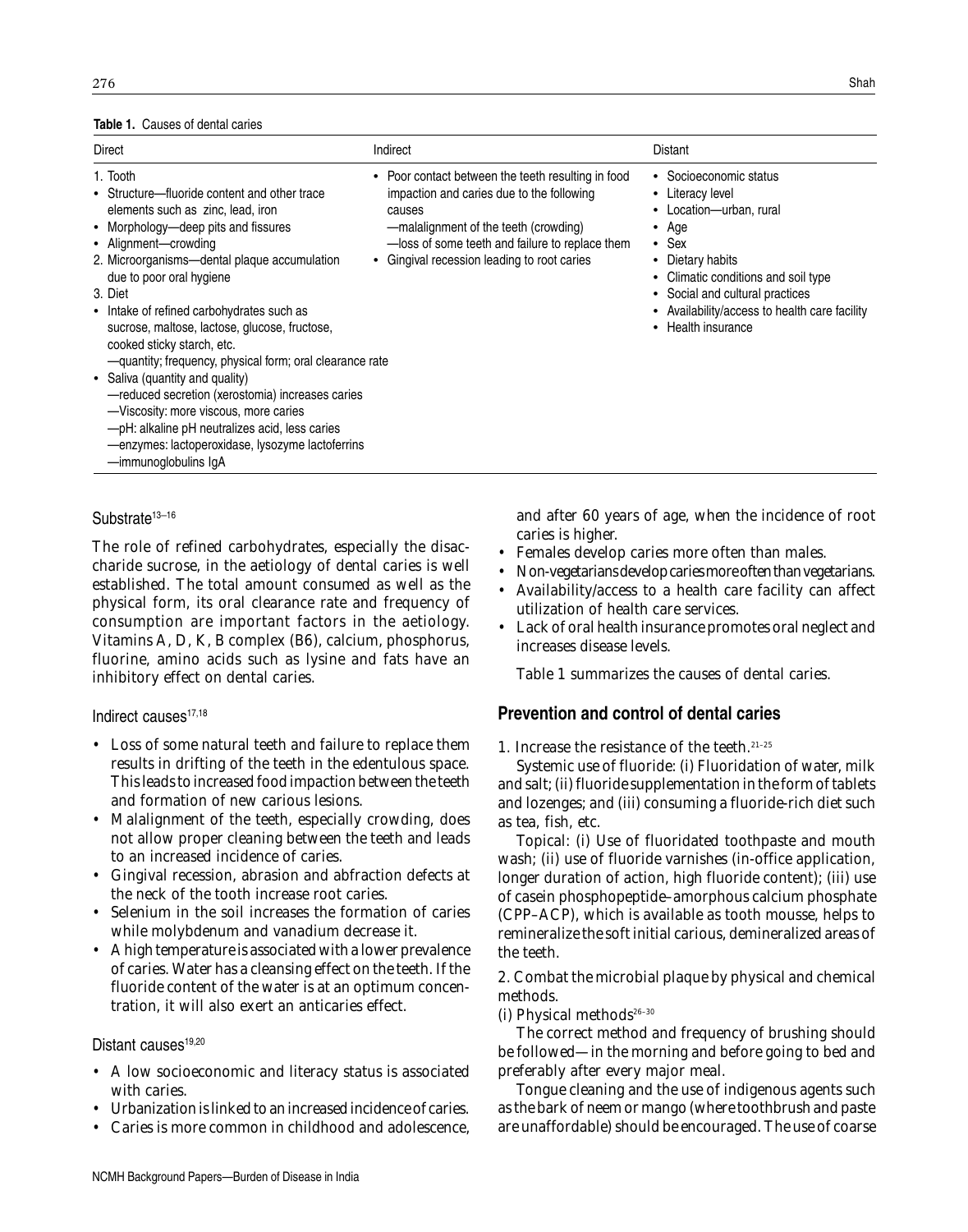toothpowder and tobacco-containing dentifrices should be avoided.

The use of various interdental cleaning aids such as dental floss, interdental brush, water pik, etc. supplements the cleansing effect of a toothbrush. Use of an electronic toothbrush in children and persons with decreased manual dexterity is recommended.

#### (ii) *Chemical methods*

These include the use of a fluoride-containing toothpaste, mouth rinses and 0.2% chlorhexidine and povidine–iodine mouthwash. These should be used on prescription of a dental surgeon.

#### 3. Modify the diet.31–34

Reduce the intake and frequency of refined carbohydrates. Avoid sticky foods and replace refined with unrefined natural food. Increase the intake of fibrous food to stimulate salivary flow, which is protective against caries. Consume caries-protective foods such as cheese, nuts, raw vegetables, fruits, etc. Stimulate salivary flow with sugarfree chewing gum. Xylitol (a sugar substitute)-containing chewing gum, if chewed between meals, produces an anticaries effect by stimulating salivary flow.

#### Preventive interventions<sup>35-43</sup>

The use of pit and fissure sealants $35,36$  and application of fluoride varnish<sup>37,38</sup> help in slowing down the development of caries.

Preventive restorations should be carried out<sup>39,40</sup> and atraumatic restorative treatment (ART) should be used as a community-based approach for the treatment and prevention of dental caries.<sup>41-43</sup>

### **Treatment of dental caries**

Treatment comprises removal of decay by operative procedures and restoration with appropriate materials such as silver fillings, gold inlays, composite resin, glass ionomer cement, full metal or porcelain crowns, etc. In advanced cases, where the pulp of the tooth is involved, endodontic treatment may be required. Where there is extensive destruction of the tooth structure or when endodontic treatment is not feasible, extraction of the tooth and replacement by an artificial prosthesis may be required.

#### Miscellaneous measures

These include the following:

- Prevention of malocclusion (especially crowding of the teeth)
- Prevention of premature loss of deciduous teeth
- Restoration of missing permanent teeth by prostheses (dentures)
- Making sugar-free chewing gum freely available and affordable in the country

| Medical interventions                                                                                                                                                                                                        | Non-medical interventions                                                                                                                                                                                                                                     | Other interventions                                                                                                                                                                                    |
|------------------------------------------------------------------------------------------------------------------------------------------------------------------------------------------------------------------------------|---------------------------------------------------------------------------------------------------------------------------------------------------------------------------------------------------------------------------------------------------------------|--------------------------------------------------------------------------------------------------------------------------------------------------------------------------------------------------------|
| • Use of systemic<br>and topical<br>fluorides<br>• Use of pit and<br>fissure sealants<br>• Preventive<br>restorations<br>• Different types of<br>restorations and<br>endodontic<br>treatment<br>• Regular dental<br>check-up | • Oral health education<br>• Nutrition and diet<br>• Proper methods of<br>maintaining oral hygiene<br>-use of fluoride tooth-<br>paste and brush<br>-use of dental floss and<br>interdental brushes, etc.<br>-antiseptic mouth washes<br>(under prescription) | Make oral health<br>care more<br>accessible and<br>affordable<br>Improve the<br>socioeconomic<br>and literacy level<br>of the population<br>Include oral health<br>care in general<br>health insurance |

**Table 2.** Prevention and treatment of dental caries

- Using sugar substitutes such as saccharine, xylitol, mannitol, aspartame, etc. in paediatric medicinal syrups, bakery products, jams, marmalade, etc.
- Making toothbrushes and fluoridated toothpaste available to the masses at low cost. Regular use of fluoridated toothpaste is proven to reduce the incidence of dental caries by 30%.

Table 2 summarizes the prevention and treatment strategies for dental caries.

#### **References**

- 1. Babaahmady KG, Marsh PD, Challacombe SJ, Newman HN. Variations in the predominant cultivable microflora of dental plaque at defined subsites on approximal tooth surfaces in children. *Arch Oral Biol* 1997;**42:**101–11.
- 2. Liu F. [The relation between the resistance distribution on crown surface and caries.] *Zhonghua Kou Qiang Yi Xue Za Zhi* 1993;**28:**47–9.
- 3. Marcucci M, Bandettini MV. Dental caries in the rat in relation to the chemical composition of the teeth and diet. Variations in the diet of the Ca/P ratio obtained by changes in the phosphorus content. *Minerva Stomatol* 1981;**30:**17–20.
- 4. Haldi J, Wynn W, Bentley KD, Law ML. Dental caries in the albino rat in relation to the chemical composition of the teeth and of the diet. IV. Variations in the Ca/P ratio of the diet induced by changing the calcium content. *J Nutr* 1959;**67:**645–53.
- 5. Daniels TS, Silverman S, Michalski JP, Greenspan JS, Sylvester RA, Talal N. The oral component of Sjogren's syndrome. *Oral Surg* 1975;**39:**875–85.
- 6. Finn SB, Klapper CE, Voker JF. Intra-oral effects upon experimental hamster caries. In: RF Sognnaes (ed). *Advances in experimental caries research*. Washington, DC: American Association for the Advancement of Sciences; 1955:155–68.
- 7. Frank RM, Herdly J, Phillippe E. Acquired dental defects and salivary gland lesions after irradiation for carcinoma. *J Am Dent Assoc* 1965;**70:**868–83.
- 8. Kermiol M, Walsh RF. Dental caries after radiotherapy of the oral regions. *J Am Dent Assoc* 1975;**91:**838–45.
- 9. Fitzgerald RJ, Keyes PH. Demonstration of the etiologic role of streptococci in experimental caries in the hamster. *J Am Dent Assoc* 1960;**61:**9–19.
- 10. Keyes PH. The infection and transmissible nature of experimental dental caries. *Arch Oral Biol* 1960;**1:**304–20.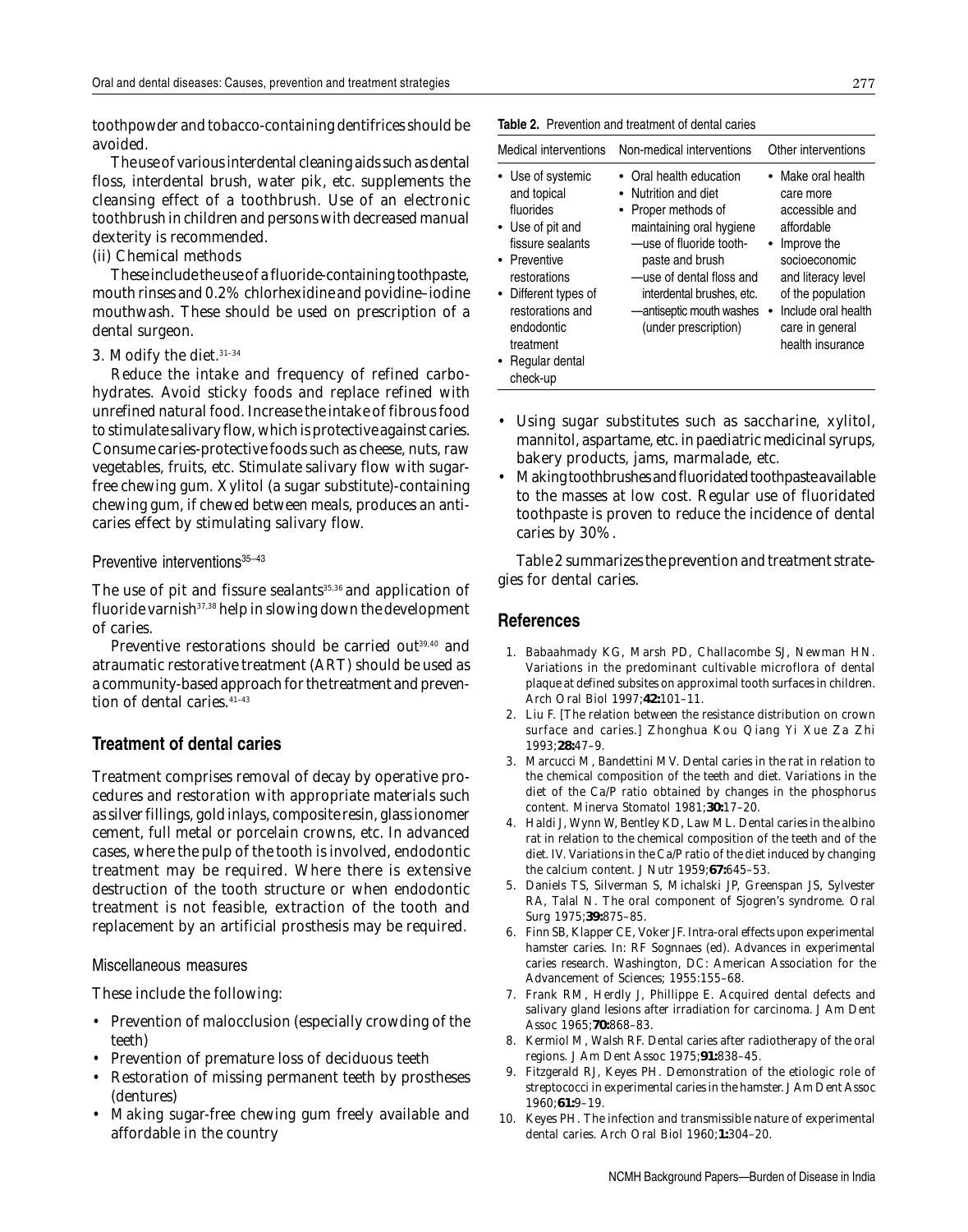- 11. Orland FJ, Blayney JR, Harrison RW, Reyniers JA, Trexler PD, Ervin RF, *et al.* Experimental caries in germ-free rats inoculated with enterococci. *J Am Dent Assoc* 1955;**50:**259–72.
- 12. Rosen S, Kolstad RA. Dental caries in gnotobiotic rats inoculated with a strain of *Peptostreptococcus intermedius*. *J Dent Res* 1977;**56:**187.
- 13. Burt BA, Eklund Sa, Morgan KJ, Larkin FE, Guire KE, Brown LO, *et al.* The effects of sugar intake and frequency of ingestion on dental caries increment in a three-year longitudinal study. *J Dent Res* 1988;**67:**1422–9.
- 14. Caldwell RC. Physical properties of foods and their cariesproducing potential. *J Dent Res* 1970;**49:**1293–8.
- 15. Harris RS. Minerals: Calcium and phosphates. In: RF Gould (ed). *Dietary chemicals vs. dental caries. Advances in chemistry services* 94. Washington, DC: American Chemical Society; 1970:116–22.
- 16. Nizel AE. *Nutrition in preventive dentistry*: *Sciences and practice*. 2nd ed. Philadelphia: WB Saunders; 1981:417–52.
- 17. Helm S, Petersen PE. Causal relation between malocclusion and caries. *Acta Odontol Scand* 1989;**47:**217–21.
- 18. Warren JJ, Slayton RL, Yonezu T, Kanellis MJ, Levy SM. Interdental spacing and caries in primary dentition. *Pediatr Dent* 2003;**25:**109–13.
- 19. Ellwood RP, Davies GM, Worthington HV, Blinkhorn AS, Taylor GO, Davies RM. Relationship between area deprivation and the anticaries benefit of an oral health programme providing free fluoride toothpaste to young children. *Commun Dent Oral Epidemiol* 2004;**32:**159–65.
- 20. Shah N, Sundaram KR. Impact of socio-demographic variables, oral hygiene practices, oral habits and diet on dental caries experience of Indian elderly: A community-based study. *Gerodontology* 2004;**21:**43–50.
- 21. Hicks J, Garcia-Godoy F, Flaitz C. Biological factors in dental caries: Role of remineralization and fluoride in the dynamic process of demineralization and remineralization (Part 3). *J Clin Pediatr Dent* 2004;**28:**203–14.
- 22. Kargul B, Caglar E, Tanboga I. History of water fluoridation. *J Clin Pediatr Dent* 2003;**27:**213–17.
- 23. Featherstone JD. Prevention and reversal of dental caries: Role of low level fluoride. *Commun Dent Oral Epidemiol* 1999;**27:**31–40.
- 24. Stephen KW. Systemic fluorides: Drops and tablets. *Caries Res* 1993;**27**(Suppl. 1):9–15.
- 25. Cai F, Shen P, Morgan MV, Reynolds EC. Remineralization of enamel subsurface lesions in situ by sugar-free lozenges containing casein phosphopeptide–amorphous calcium phosphate. *Aust Dent J* 2003;**48:**240–3.
- 26. Klock B. Krasse B. Effect of caries preventive measures in children

with high numbers of *S. mutans* and lactobacilli. *Scand J Dent Res* 1978;**86:**221.

- 27. Krasse B. *Caries risk*: *A practical guide for assessment and control*. Chicago: Quintessence Publishing Co. Inc; 1985.
- 28. Loe H. Human research model for the production and prevention of gingivitis. *J Dent Res* 1971;**50:**256.
- 29. Emilson CG. Potential efficacy of chlorhexidine against mutant streptococci and human dental caries. *J Dent Res* 1994;**73:** 682–91.
- 30. Twetman S. Antimicrobials in future caries control? A review with special reference to chlorhexidine treatment. *Caries Res* 2004;**38:**223–9.
- 31. Marshall TA. Carries prevention in pediatrics: Dietary guidelines. *Quintessence Int* 2004;**35:**332–5.
- 32. van Loveren C, Duggal MS. Experts' opinions on the role of diet in caries prevention. *Caries Res* 2004;**38** (Suppl. 1):16–23.
- 33. Vanobbergen J, Declerck D, Mwalili S, Martens L. The effectiveness of a 6-year oral health education programme for primary schoolchildren. *Commun Dent Oral Epidemiol* 2004;**32:**173–82.
- 34. TanzerJM. Xylitol chewing gum and dental caries. *Int Dent J* 1995;**45**(Suppl. 1): 65–76.
- 35. Kumar J, Siegal MD. Workshop on guidelines for sealant use: Recommendations. *J Pub Health Dent* 1955;**5**(Special issue): 263–73.
- 36. Swift EJ Jr. The effect of sealants on dental caries: A review. *J Am Dent Assoc* 1988;**116:**700–4.
- 37. Beltran-Aguilar ED, Goldstein JW, Lockwood SA. Fluoride varnishes—a review of their clinical use, cariostatic mechanism, efficacy and safety. *J Am Dent Assoc* 2000;**131:**589–96.
- 38. Savanberg M, Westergren G. Effect of SnF2, administered as mouth rinses or topically applied, on *Streptococcus mutans*, *Streptococcus sanguis* and lactobacilli in dental plaque and saliva. *Scand J Dent Res* 1983;**91:**123.
- 39. Simonsen RJ. Preventive resin restoration. *Quintessence Int* 1978;**9:**69–76.
- 40. Simonsen RJ. Preventive resin restorations: Three year results. *J Am Dent Assoc* 1980;**100:**535–9.
- 41. Frencken JE. [Atraumatic restorative treatment (ART). A special tissue preservative and patient-friendly approach.] *Ned Tijdschr Tandheelkd* 2003;**110:**218–22.
- 42. Carvalho CK, Bezerra AC. Microbiological assessment of saliva from children subsequent to atraumatic restorative treatment (ART). *Int J Paediatr Dent* 2003;**13:**186–92.
- 43. Smales RJ, Gao W. *In vitro* caries inhibition at the enamel margins of glass ionomer restorations developed for the ART technique. *J Dent* 2000;**28:**249–56.

#### **DENTOFACIAL ANOMALIES OR MALOCCLUSION**

Dentofacial anomalies include hereditary, developmental and acquired malocclusion or malalignment of the teeth. Worldwide, the average prevalence of malocclusion in the 10–12 years' age group is reported to be 30%–35%.

#### **Aetiology**

Direct causes $1-17$ 

• *Heredity:* Hereditary factors play an important role in conditions such as cleft lip and palate, facial asymmetries, variations in tooth shape and size, deep bites, discrepancies in jaw size. $1-4$ 

- *Congenital:* These include cleft lip and palate, and syndromes associated with anomalies of craniofacial structures, cerebral palsy, torticollis, cleidocranial dysostosis, congenital syphilis, etc. $5,6$
- *Abnormal pressure habits and functional aberrations:* These include abnormal suckling, thumb and finger sucking, tongue thrusting and sucking, lip and nail biting, mouth breathing, enlarged tonsils and adenoids, trauma and accidents.7–13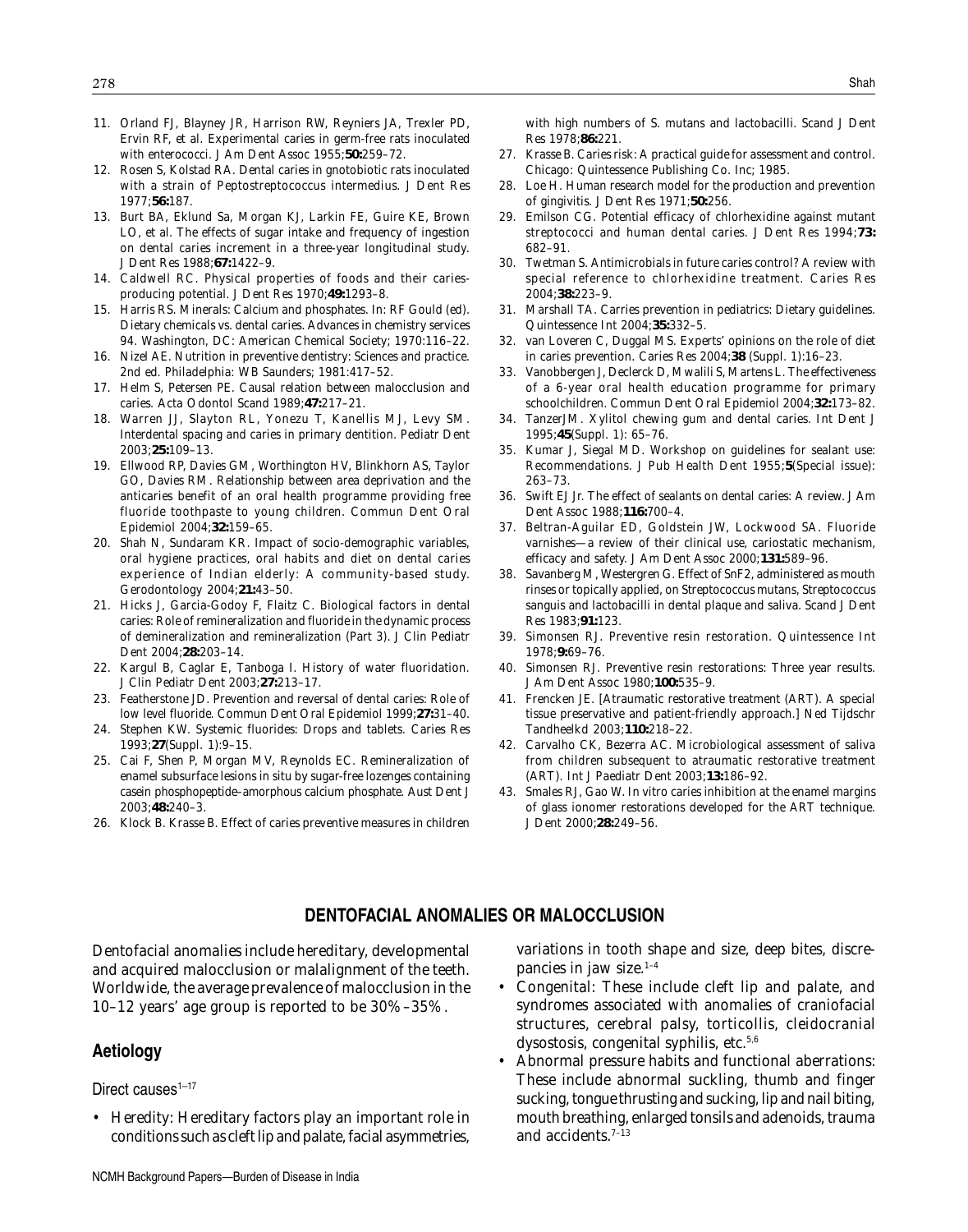|  |  |  |  | <b>Table 3.</b> Causes of dentofacial anomalies and malocclusion |  |
|--|--|--|--|------------------------------------------------------------------|--|
|--|--|--|--|------------------------------------------------------------------|--|

| Direct                                                                                                                                                                                                                                                                                                                                                                                                                                                                                                                                                                                                                                                                                                                 | Indirect                                                                                                                                                                                                                                                       | Distant                                                                                                                                                                                                                                                                                               |
|------------------------------------------------------------------------------------------------------------------------------------------------------------------------------------------------------------------------------------------------------------------------------------------------------------------------------------------------------------------------------------------------------------------------------------------------------------------------------------------------------------------------------------------------------------------------------------------------------------------------------------------------------------------------------------------------------------------------|----------------------------------------------------------------------------------------------------------------------------------------------------------------------------------------------------------------------------------------------------------------|-------------------------------------------------------------------------------------------------------------------------------------------------------------------------------------------------------------------------------------------------------------------------------------------------------|
| Hereditary/congenital<br>$\bullet$<br>Abnormal pressure habits and functional<br>$\bullet$<br>aberrations<br>-abnormal suckling<br>-mouth breathing<br>-thumb and finger sucking<br>-tongue thrusting and sucking<br>-abnormal swallowing<br>Trauma and accidents<br>$\bullet$<br>Local factors<br>$\bullet$<br>-abnormalities of number (supernumerary teeth,<br>missing teeth)<br>-abnormalities of tooth size and shape<br>-abnormal labial frenum and mucosal barriers<br>-premature tooth loss<br>-prolonged retention of deciduous teeth<br>-delayed eruption of permanent teeth<br>-abnormal eruptive path<br>-untreated dental caries and improper dental<br>restorations, especially on the proximal surfaces | <b>Environmental factors</b><br>- prenatal causes such as trauma,<br>maternal diet and metabolism,<br>German measles, certain drugs,<br>and position in utero<br>- postnatal causes such as birth injury,<br>cerebral palsy, temporomandibular<br>joint injury | Poor nutritional status-deficiency of<br>vitamin D, calcium and phosphates<br>Endocrine imbalance such as hypothyroidism<br>Metabolic disturbances and muscular dystrophies<br>Infectious diseases such as poliomyelitis<br><b>Functional aberrations</b><br>-psychogenic tics and bruxism<br>posture |

• *Local factors:* These include abnormalities of number such as supernumerary and missing teeth, abnormalities of tooth size and shape, abnormal labial frenum causing spacing between the upper anterior teeth, premature tooth loss with drifting of the adjoining and opposite teeth, prolonged retention of the milk teeth, delayed eruption of the permanent teeth, abnormal eruptive path, dental caries, and improper dental restorations.<sup>14-17</sup>

#### Indirect causes $18-25$

#### *Environmental*

- —Prenatal: trauma, maternal diet and metabolism, German measles, certain drugs and position *in utero*
- —Postnatal: birth injury, cerebral palsy, temporomandibular joint injury

#### Distant causes<sup>26,27</sup>

- *Endocrine imbalance:* Hypothroidism is related to an abnormal resorption pattern, delayed eruption and gingival disturbances. Retained deciduous teeth may be due to hypothroidism.
- *Metabolic disturbance and infectious diseases:* Acute febrile conditions delay growth and development. Diseases such as poliomyelitis, muscular dystrophy and cerebral palsy have a characteristic deforming effect on the dental arch.
- *Nutritional:* Vitamin D, calcium and phosphorus are associated with bone metabolism and their deficiency could lead to growth disturbances.
- *Abnormal muscle function and posture:* Psychogenic tics and abnormal head posture can contribute towards malrelation of the jaws.

Factors responsible for causing dentofacial anomalies and malocclusion are summarized in Table 3.

### **Prevention and treatment28–<sup>33</sup>**

The prevention and treatment of dentofacial anomalies can be undertaken at three levels (Table 4).

- Primary prevention—Preventive orthodontics
- Secondary prevention—Interceptive orthodontics
- Tertiary prevention—Corrective orthodontic treatment by removable and fixed appliances, and surgical orthodontics

| Table 4. Strategies for the prevention and treatment of dentofacial |
|---------------------------------------------------------------------|
| anomalies and malocclusion                                          |

| Medical interventions                                                                                                                                                                                                                                                                                                                                                                                                                                                          | Non-medical interventions                                                         |
|--------------------------------------------------------------------------------------------------------------------------------------------------------------------------------------------------------------------------------------------------------------------------------------------------------------------------------------------------------------------------------------------------------------------------------------------------------------------------------|-----------------------------------------------------------------------------------|
| Habit-breaking appliances<br>Serial extractions<br>Space-maintainers and -regainers<br>Functional appliances in developing<br>malocclusion to correct jaw relations<br>• Frenectomies and simple appliances<br>to correct anterior cross-bites<br>• Removable and fixed appliances<br>Orthognathic and plastic surgery<br>Speech therapy<br>Regular dental check-up for early<br>intervention<br>Counselling<br>Preservation and restoration of primary<br>and permanent teeth | Control harmful oral habits<br>Prenatal and perinatal care<br>Genetic counselling |
|                                                                                                                                                                                                                                                                                                                                                                                                                                                                                |                                                                                   |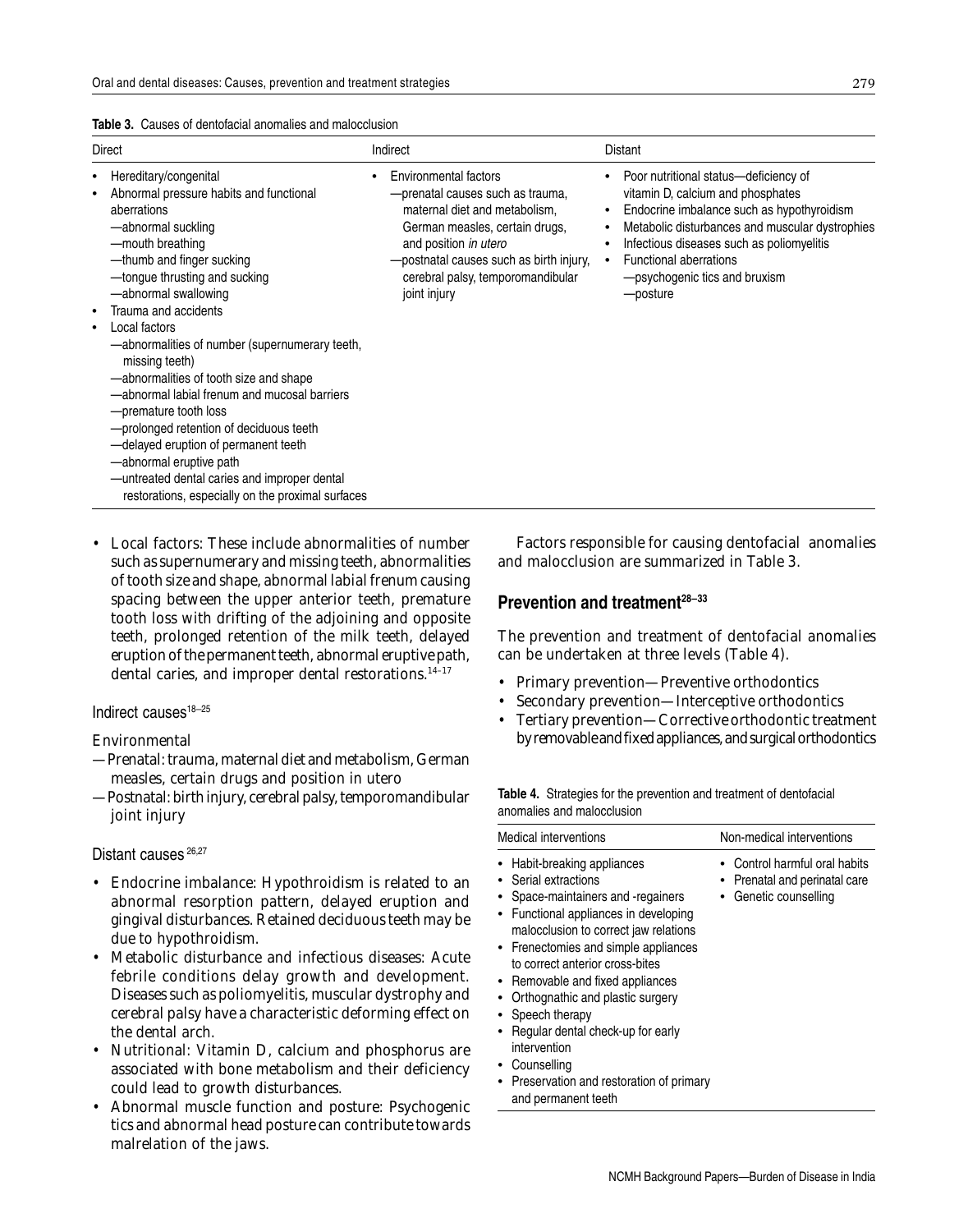#### Primary prevention

This includes control of harmful oral habits, and preservation and restoration of primary and permanent dentition.

#### Secondary prevention

Habit-breaking appliances should be used. Serial extractions, space maintainers/regainers, and functional appliances to correct jaw relations are other modalities. Frenectomies and simple appliances can be used to correct anterior crossbites.

#### Tertiary prevention

Corrective orthodontic treatment includes the use of fixed and removal appliances and surgical orthodontics in cases of severe malocclsion.

### **References**

- 1. Mossey PA. The heritability of malocclusion: Part 1. Genetics, principles and terminology. *Br J Orthod* 1999;**26:**103–13.
- 2. Mossey PA. The heritability of malocclusion: Part 2. The influence of genetics in malocclusion. *Br J Orthod* 1999;**26:**195–203.
- 3. Varrela J. Genetic and epigenetic regulation of craniofacial development. *Proc Finn Dent Soc* 1991;**87:**239–44.
- 4. Moss ML. Genetics, epigenetics, and causation. *Am J Orthod* 1981;**80:**366–75.
- 5. Golan I, Baumert U, Hrala BP, Mussig D. Early craniofacial signs of cleidocranial dysplasia. *Int J Paediatr Dent* 2004;**14:**49–53.
- 6. Ortiz-Posadas MR, Vega-Alvarado L, Toni B. A similarity function to evaluate the orthodontic condition in patients with cleft lip and palate. *Med Hypotheses* 2004;**63:**35–41.
- 7. Chen QR, Zhong HL. [Lower lip biting habits and malocclusions*.*] *Shanghai Kou Qiang Yi Xue* 1994;**3:**3–6.
- 8. Yamaguchi H, Sueishi K. Malocclusion associated with abnormal posture. *Bull Tokyo Dent Coll* 2003;**44:**43–54.
- 9. daCosta OO, Orenuga OO. Dentofacial anomalies related to the digit sucking habit. *Afr J Med Med Sci* 2002;**31:**239–42.
- 10. Massler M. Oral habits: Development and management. *J Pedod* 1983;**7:**109–19.
- 11. Popovich F. The prevalence of sucking habit and its relationship to oral malformations. *Appl Ther* 1966;**8:**689–91.
- 12. Hatzakis S, Toutountzakis N. Speech defects and malocclusion. *Hell Stomatol Chron* 1984;**28:**97–106.
- 13. Hawkins AC. Mouth breathing and its relationship to malocclusion and facial abnormalities. *N M Dent J* 1969;**20:**18–21.
- 14. Nik-Hussein NN. Supernumerary teeth in the premaxillary region: Its effects on the eruption and occlusion of the permanent incisors. *Aust Orthod J* 1990;**11:**247–50.
- 15. Northway WM, Wainright RL, Demirjian A. Effects of premature loss of deciduous molars. *Angle Orthod* 1984;**54:**295–329.
- 16. Basdra EK, Kiokpasoglou MN, Komposch G. Congenital tooth anomalies and malocclusions: A genetic link? *Eur J Orthod* 2001;**23:**145–51.
- 17. Forsberg CM, Tedestam G. Etiological and predisposing factors related to traumatic injuries to permanent teeth. *Swed Dent J* 1993;**17:**183–90.
- 18. Proffit WR. On the aetiology of malocclusion. The Northcroft lecture, 1985 presented to the British Society for the Study of Orthodontics, Oxford, 18 April, 1985. *Br J Orthod* 1986; **13:**1–11.
- 19. Defabianis P. Post-traumatic TMJ internal derangement: Impact on facial growth (findings in a pediatric age group). *J Clin Pediatr Dent* 2003;**27:**297–303.
- 20. Schoenwetter RF. A possible relationship between certain malocclusions and difficult or instrumental deliveries. *Angle Orthod* 1974;**44:**336–40.
- 21. Vittek J, Winik S, Winik A, Sioris C, Tarangelo AM, Chou M. Analysis of orthodontic anomalies in mentally retarded developmentally disabled (MRDD) persons. *Spec Care Dentist* 1994;**14:**198–202.
- 22. Strodel BJ. The effects of spastic cerebral palsy on occlusion. *ASDC J Dent Child* 1987;**54:**255–60.
- 23. Matsumoto S, Morinushi T, Ogura T. Time dependent changes of variables associated with malocclusion in patients with Duchenne muscular dystrophy. *J Clin Pediatr Dent* 2002;**27:**53–61.
- 24. Singh GD, Rivera-Robles J, de Jesus-Vinas J. Longitudinal craniofacial growth patterns in patients with orofacial clefts: Geometric morphometrics. *Cleft Palate Craniofac J* 2004;**41:** 136–43.
- 25. Mg'ang'a PM, Chindia ML. Dental and skeletal changes in juvenile hypothyroidism following treatment: Case report. *Odontostomatol Trop* 1990;**13:**25–7.
- 26. Gola G. [Dietetic factors in the development of the facial bones and in the etiology of malocclusion.] *Riv Odontostomatol Implantoprotesi* 1983;**3:**25–9, 31.
- 27. Iwamoto J, Takeda T, Ichimura S, Sato Y, Yeh JK. [Differential effect of vitamin K and vitamin D supplementation on bone mass in young rats fed normal or low calcium diet.] *Yonsei Med J* 2004;**45:**314–24.
- 28. Kerosuo H. The role of prevention and simple interceptive measures in reducing the need for orthodontic treatment. *Med Princ Pract* 2002;**11:**16–21.
- 29. Varrela J, Alanen P. Prevention and early treatment in orthodontics: A perspective. *J Dent Res* 1995;**74:**1436–8.
- 30. Sapino S. Space maintenance devices. *Minerva Stomatol* 1989;**38:**981–7.
- 31. Binder RE. Serial extraction in preventive dentistry. *Clin Prev Dent* 1979;**1:**21–2.
- 32. Richard JP. Superior labial frenectomies in the child. *Pedod Fr* 1977;**11:**171–6.
- 33. Taylor PM, Mason RM. An orthodontist's perspective on the use of habit appliances. *Int J Orofacial Myology* 2002;**28:**3–4.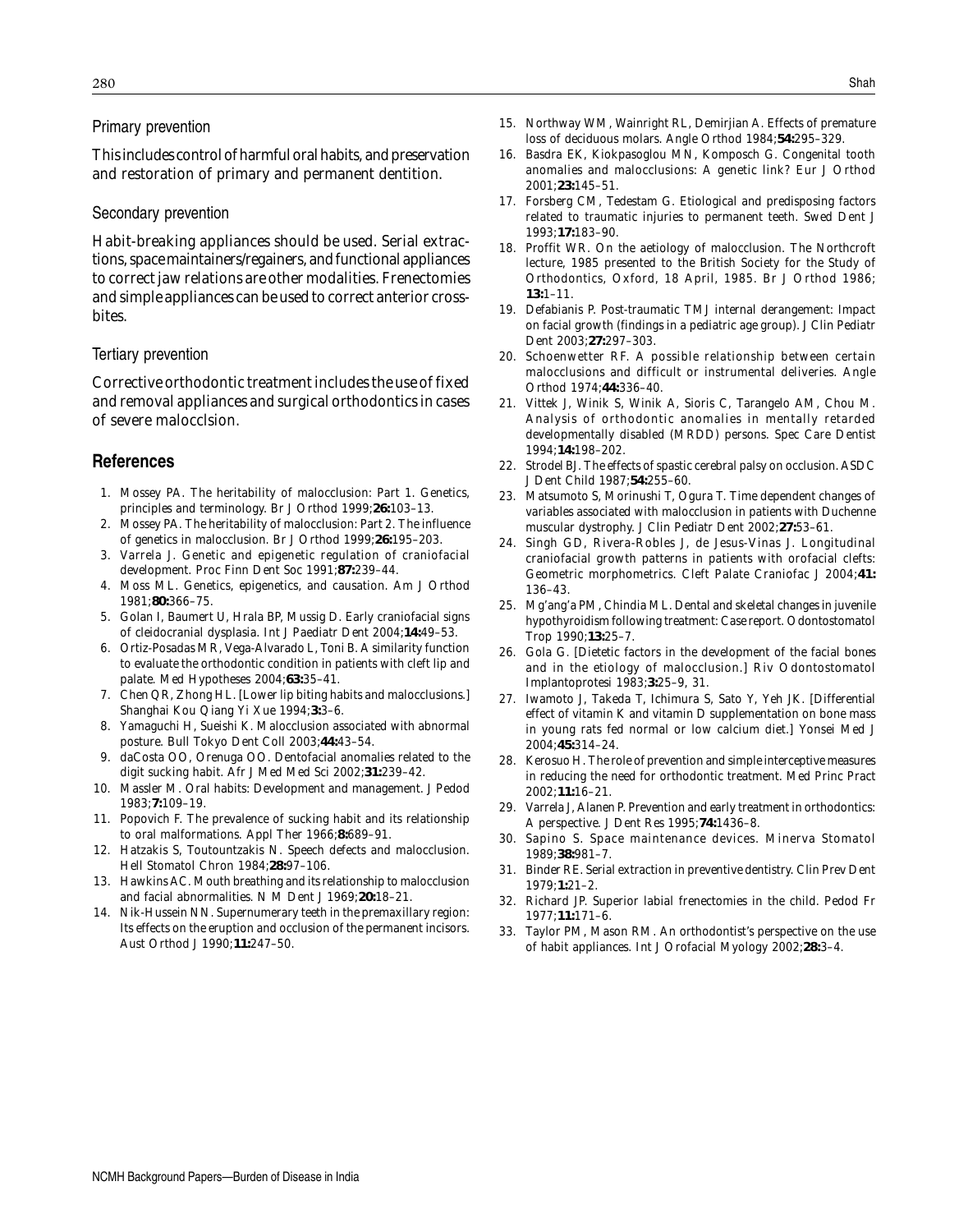## **PERIODONTAL DISEASES**

Periodontal diseases are one of the major causes of tooth loss in India. These include pathological conditions of the supporting structures of the teeth, i.e. gingiva, alveolar bone, periodontal ligament and cementum. Gingival and periodontal diseases affect 90% of the population. Gingival disease progresses to periodontal disease, if not checked in time.

## **Aetiology**

Direct causes1**–**<sup>6</sup>

These include poor oral hygiene leading to accumulation of dental plaque and calculus, and traumatic occlusion.

#### **Table 5.** Causes of periodontal diseases

• Tobacco smoking and chewing reduce tissue resistance and increase the susceptibility to periodontal diseases.

- An improper brushing technique, besides resulting in inadequate plaque removal, can also cause gingival recession.
- Drugs—certain drugs such as phenytoin sodium and nifedipine can cause gingival hyperplasia.

#### Distant causes<sup>19-25</sup>

These include low socioeconomic and literacy level, difficult access to an oral health care facility, poor oral health awareness, and lack of oral health insurance. Stress is known to predispose to acute necrotizing ulcerative gingivitis.

| Direct                                                                                                     | Indirect                                                                                                                                                                                                                                                                                                                                                                                                                                                                                 | Distant                                                                                                                                               |
|------------------------------------------------------------------------------------------------------------|------------------------------------------------------------------------------------------------------------------------------------------------------------------------------------------------------------------------------------------------------------------------------------------------------------------------------------------------------------------------------------------------------------------------------------------------------------------------------------------|-------------------------------------------------------------------------------------------------------------------------------------------------------|
| • Poor oral hygiene resulting in<br>accumulation of dental plaque<br>and calculus<br>• Traumatic occlusion | • Food impaction<br>• Chewing and smoking of tobacco<br>• Malnutrition-deficiency of vitamins A and C<br>• Endocrine disturbances<br>-physiological (puberty, pregnancy and the menopause)<br>-pathological (hyperthyroidism, hyperparathyroidism and<br>diabetes mellitus)<br>• Decreased immunity-HIV infection, persons on immunosuppressive drugs<br>· Blood disorders-anaemia, leukaemia<br>· Idiopathic-gingival fibromatosis<br>• Drug induced-phenytoin sodium, nifedipine, etc. | • Socioeconomic status<br>• Literacy level<br>• Access to oral health care facility<br>• Oral health knowledge and<br>awareness<br>• Health insurance |

Indirect factors7**–**<sup>18</sup>

- Malnutrition (deficiency of vitamins A and C, niacin and protein) is associated with a higher prevalence of periodontal diseases.
- Endocrine disturbances including physiological causes such as puberty, pregnancy, menopause, and pathological causes such as hyperthyroidism, hyperparathyroidism and diabetes may aggravate existing periodontal disease.
- Decreased immunity as in persons with HIV and those on immunosuppressive drugs.
- Blood disorders such as acute monocytic leukaemia and pernicious anaemia can lead to periodontal diseases.
- Malalignment of the teeth interferes with proper plaque control.

The various causes of periodontal diseases are summarized in Table 5.

## **Prevention and treatment**

These are the same as for dental caries.<sup>26–38</sup> Oral health education is required for the maintenance of oral hygiene (brushing, flossing, rinsing, etc.). The use of chemical mouthwashes (under prescription) and improved nutrition, as well as removal or treatment of aggravating factors are additional strategies. Interventions for the prevention and treatment of periodontal diseases are given in Table 6.

#### **Table 6.** Prevention and treatment of periodontal diseases

| Medical interventions                                                                                                                                                                                                                                                   | Non-medical interventions                                                                                                                                                                                                                                                    | Other interventions                                                                                                                                                                           |
|-------------------------------------------------------------------------------------------------------------------------------------------------------------------------------------------------------------------------------------------------------------------------|------------------------------------------------------------------------------------------------------------------------------------------------------------------------------------------------------------------------------------------------------------------------------|-----------------------------------------------------------------------------------------------------------------------------------------------------------------------------------------------|
| • Scaling and polishing of teeth<br>• Oral and systemic antibiotics<br>• Use of mouth washes<br>• Gingival and periodontal surgery<br>-gingivoplasty, gingivectomy, flap surgery,<br>mucogingival surgeries, guided tissue<br>regeneration, synthetic bone grafts, etc. | • Oral health education<br>• Nutrition and diet<br>• Proper methods of oral hygiene maintenance<br>-use of toothpaste and tooth brush<br>-use of inter-proximal cleaning devices such as<br>interdental brushes, dental floss and water pik, etc.<br>Regular dental check-up | • Make oral health care more accessible<br>and affordable<br>• Improve the socioeconomic and literacy<br>level of the population<br>• Include oral health care in general health<br>insurance |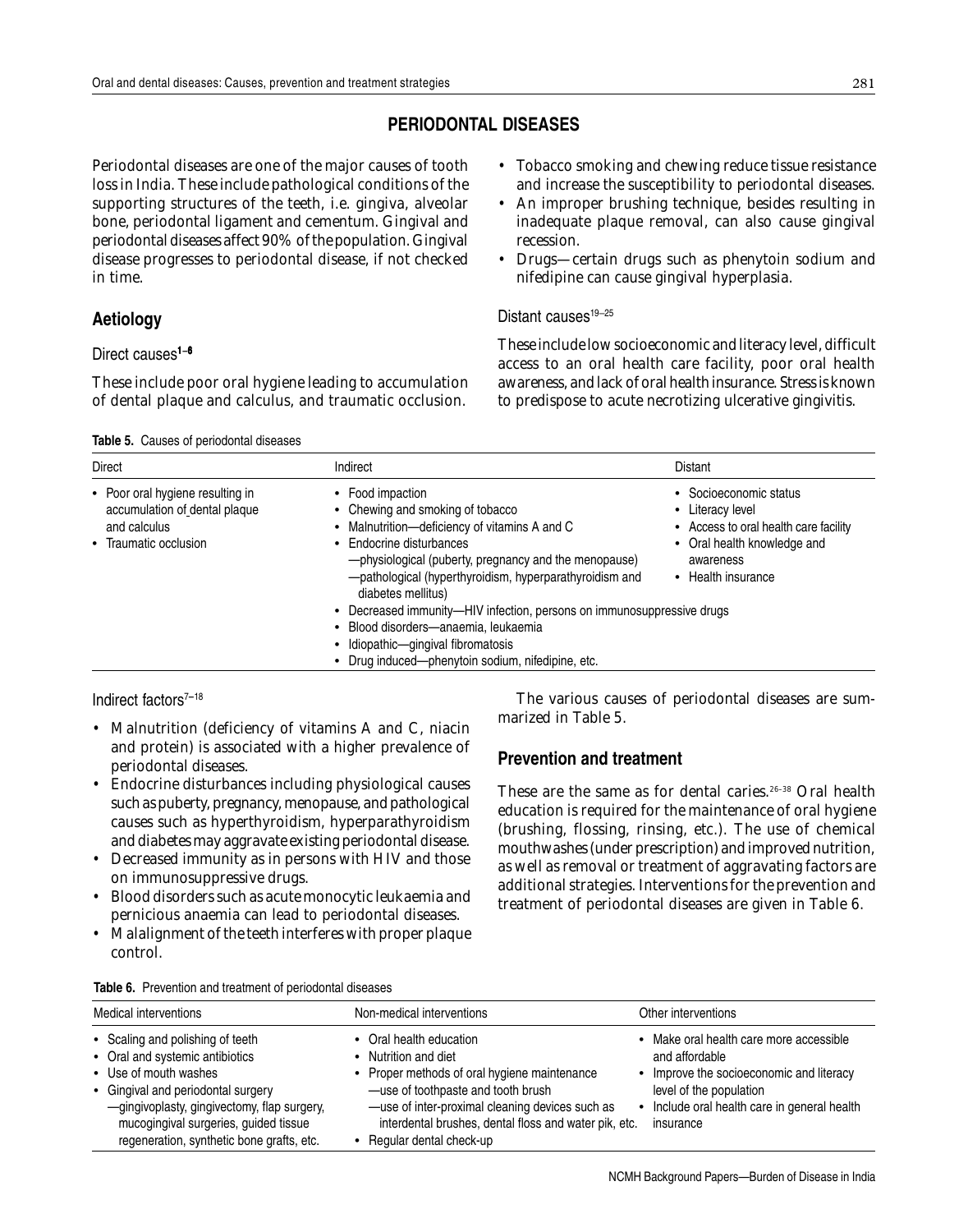#### **References**

- 1. Lovegrove JM. Dental plaque revisited: Bacteria associated with periodontal disease. *J N Z Soc Periodontol* 2004;**87:**7–21.
- 2. Listgarten MA. Pathogenesis of periodontitis. *J Clin Periodontol* 1986;**13:**418–30.
- 3. Higgins TJ, Hunter N, Knox KW. Current concepts in periodontal diseases. *Med J Aust* 1985;**142:**590–4.
- 4. Overman PR. Biofilm: A new view of plaque. *J Contemp Dent Pract* 2000;**1:**18–29.
- 5. Genco RJ. Current view of risk factors for periodontal diseases. *J Periodontol* 1996; **67**(Suppl.):1041–9.
- 6. Checchi L, D'Achille C, Montella A. Tartar and periodontal disease—a cofactor in etiopathogenesis. *Dent Cadmos* 1991;**59:**80– 4, 87–90, 93–5.
- 7. Verma S, Bhat KM. Diabetes mellitus—a modifier of periodontal disease expression. *J Int Acad Periodontol* 2004;**6:**13–20.
- 8. Genco RJ, Grossi SG. Is estrogen deficiency a risk factor for periodontal disease? *Compend Contin Educ Dent Suppl* 1998;**22:**S23–S29.
- 9. Genco R, Offenbacher S, Beck J. Periodontal disease and cardiovascular disease: Epidemiology and possible mechanisms. *J Am Dent Assoc* 2002;**133**(Suppl.):14S–22S.
- 10. Gera I. [Osteoporosis: A risk factor for periodontal disease (literature review).] *Fogorv Sz* 2002;**95:**49–54.
- 11. Kinane DF, Marshall GJ. Periodontal manifestations of systemic disease. *Aust Dent J* 2001;**46:**2–12.
- 12. Johnson GK, Slach NA. Impact of tobacco use on periodontal status. *J Dent Educ* 2001;**65:**313–21.
- 13. Slots J, Contreras A. Herpesviruses: A unifying causative factor in periodontitis? *Oral Microbiol Immunol* 2000;**15:**277–80.
- 14. Seymour RA, Ellis JS, Thomason JM. Risk factors for drug-induced gingival overgrowth. *J Clin Periodontol* 2000;**27:**217–23.
- 15. Hennig BJ, Parkhill JM, Chapple IL, Heasman PA, Taylor JJ. Association of a vitamin D receptor gene polymorphism with localized early-onset periodontal diseases. *J Periodontol* 1999;**70:**1032–8.
- 16. Enwonwu CO. Interface of malnutrition and periodontal diseases. *Am J Clin Nutr* 1995;**61:**430S–436S.
- 17. Turnbull B. Smoking and periodontal disease. A review. *J N Z Soc Periodontol* 1995;**79:**10–15.
- 18. Murray PA. HIV disease as a risk factor for periodontal disease. *Compendium* 1994;**15:**1052, 1054–63; quiz 1064.
- 19. Schenkein HA, Burmeister JA, Koertge TE, Brooks CN, Best AM, Moore LV, *et al.* The influence of race and gender on periodontal microflora. *J Periodontol* 1993;**64:**292–6.
- 20. Dougherty MA, Slots J. Periodontal diseases in young individuals. *J Calif Dent Assoc* 1993;**21:**55–69.
- 21. Genco RJ. Host responses in periodontal diseases: Current concepts. *J Periodontol* 1992;**63** (Suppl.):338–55.
- 22. Hung HC, Willett W, Ascherio A, Rosner BA, Rimm E, Joshipura KJ. Tooth loss and dietary intake. *J Am Dent Assoc* 2003;**134:** 1185–92.
- 23. Page RC. Current understanding of the aetiology and progression of periodontal disease. *Int Dent J* 1986;**36:**153–61.
- 24. Forrest JL, Miller SA. Manual versus powered toothbrushes: A summary of the Cochrane Oral Health Group's Systematic Review. Part II. *J Dent Hyg* 2004;**78:**349–54.
- 25. Borrell LN, Burt BA, Neighbors HW, Taylor GW. Social factors and periodontitis in an older population. *Am J Public Health* 2004;**94:**748–54.
- 26. Bsoul SA, Terezhalmy GT. Vitamin C in health and disease. *J Contemp Dent Pract* 2004;**5:**1–13.
- 27. Nield-Gehrig JS, Daniels AH. Improving awareness and dental care of diabetic patients. *Pract Proceed Aesthet Dent* 2004;**16:**85–7.
- 28. Deery C, Heanue M, Deacon S, Robinson PG, Walmsley AD, Worthington H, *et al.* The effectiveness of manual versus powered toothbrushes for dental health: A systematic review. *J Dent* 2004;**32:**197–211.
- 29. Glassman P, Miller CE. Preventing dental disease for people with special needs: The need for practical preventive protocols for use in community settings. *Spec Care Dentist* 2003;**23:**165–7.
- 30. Glassman P. Practical protocols for the prevention of dental disease in community settings for people with special needs: Preface. *Spec Care Dentist* 2003;**23:**157–9.
- 31. Kendall KH, Marshall RI. Antibiotics for periodontal therapy where are we now and where are we going? Prophylaxis and systemic antibiotics. *Ann R Australas Coll Dent Surg* 2002;**16:**93–4.
- 32. Venezia E, Shapira L. Use of antimicrobial agents during supportive periodontal therapy. *Oral Dis* 2003;**9**(Suppl. 1):63–70.
- 33. Baehni PC, Takeuchi Y. Anti-plaque agents in the prevention of biofilm-associated oral diseases. *Oral Dis* 2003;**9**(Suppl. 1):23–9.
- 34. Haffajee AD, Arguello EI, Ximenez-Fyvie LA, Socransky SS. Controlling the plaque biofilm. *Int Dent J* 2003;**53**(Suppl. 3): 191–9.
- 35. Ower P. The role of self-administered plaque control in the management of periodontal diseases. 2: Motivation, techniques and assessment. *Dent Update* 2003;**30:**110–16.
- 36. Frentzen M, Ploenes K, Braun A. Clinical and microbiological effects of local chlorhexidine applications. *Int Dent J* 2002;**52:**325–9.
- 37. Hancock EB, Newell DH. The role of periodontal maintenance in dental practice. *J Indiana Dent Assoc* 2002;**81:**25–30.
- 38. Cobb CM. Clinical significance of non-surgical periodontal therapy: An evidence-based perspective of scaling and root planing. *J Clin Periodontol* 2002;**29**(Suppl. 2):6–16.

#### **ORAL CANCER**

India has the highest prevalence of oral cancer in the world (19/100,000 population). It is the most common cancer in men and the fourth most common cancer in women, and constitutes 13%–16% of all cancers. Of all the oral cancers, 95% are related to the use of tobacco.

Oral cancer has a high morbidity and mortality. The 5 year survival rate is 75% for local lesions but only 17% for those with distant metastasis. Therefore, early diagnosis of oral cancer is important. Since the oral cavity is easily accessible for examination and the cancer is always preceded by some pre-cancerous lesion or condition such as a white or red patch, an ulcer or restricted mouth opening, it is preventable to a great extent. Unfortunately, in India, most cancers are diagnosed at a very late stage, when treatment not only becomes more expensive, but the morbidity and mortality also increase.

#### **Aetiology**

#### Direct causes

• Tobacco—Many forms of tobacco are used in India smoking (78%); chewing of betel quid, *paan masala, gutka,* etc. (19%); inhalation of snuff (2%); and dentifrices  $(>1\%)$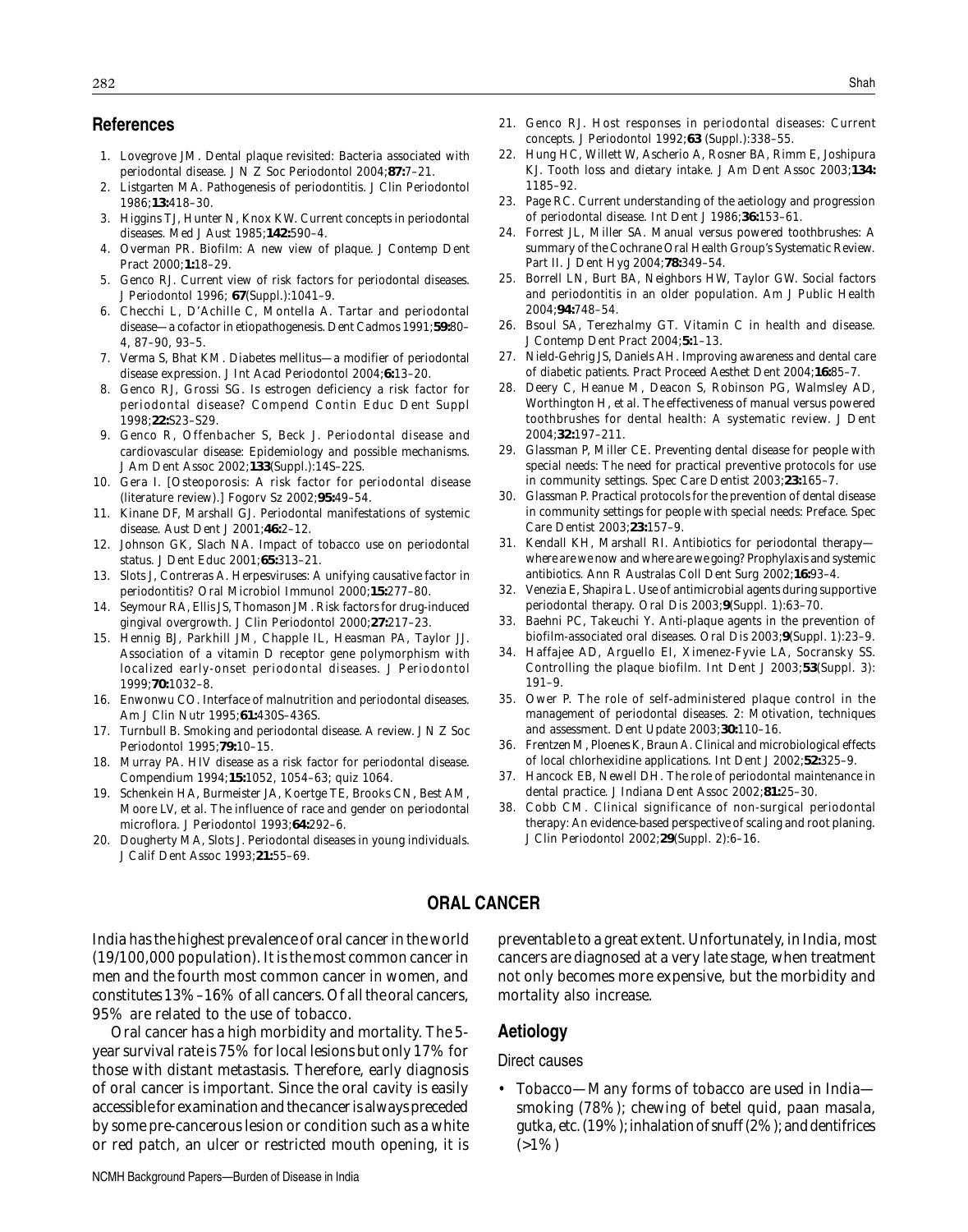| <b>Table 7.</b> Causes of oral cancer |
|---------------------------------------|
|---------------------------------------|

| Direct                                                                                                                                                                      | Indirect                                                                                                                                                                      | Distant                                                                                                                                                                 |
|-----------------------------------------------------------------------------------------------------------------------------------------------------------------------------|-------------------------------------------------------------------------------------------------------------------------------------------------------------------------------|-------------------------------------------------------------------------------------------------------------------------------------------------------------------------|
| • Tobacco smoking/chewing<br>• Paan masala/gutka chewing<br>• Infections-HPV, HSV, AIDS, syphilis,<br>candidiasis<br>• Chronic irritation-faulty prosthesis, sharp<br>teeth | • Industrial pollution-asbestos, lead, leather and<br>textile industries<br>• Compromised immune status<br>• Nutritional deficiencies (vitamins A and B complex,<br>and zinc) | • Low socioeconomic and literacy level<br>• Poor access to oral health care facilities<br>for prevention and early detection<br>Poor oral health awareness<br>$\bullet$ |

- Exposure to radiation
- Alcohol $6,7$
- Bacterial infections such as syphilis, and fungal (candidiasis) and viral (HPV, HSV, AIDS) infections $8-10$
- Chronic irritation due to sharp teeth and faulty prosthesis<sup>11,12</sup>
- Exposure to radiation $16,17$

#### Indirect causes

- Industrial pollution due to asbestos, lead<sup>13-15</sup>
- Nutritional deficiencies such as those due to vitamins A, B complex, and iron deficiency<sup>18-19</sup>

#### Distant causes

- Low socioeconomic and literacy level
- Poor oral health awareness
- Poor access to oral health care facilities for prevention and early detection

Table 7 lists the direct, indirect and distant causes of oral cancer.

### **Prevention and treatment**

Strategies for prevention and treatment of oral cancer are summarized in Table 8.

#### **References**

- 1. Gupta PC. *Gutka*: A major new tobacco hazard in India. *Tob Control* 1999;**8:**134.
- 2. Dharkar D. Oral cancer in India: Need for fresh approaches. *Cancer Detect Prev* 1988;**11:**267–70.
- 3. Shiu MN, Chen TH. Impact of betel quid, tobacco and alcohol on three-stage disease natural history of oral leukoplakia and cancer: Implications for prevention of oral cancer. *Eur J Cancer Prev* 2004;**13:**39–45.
- 4. Gerson SJ. Oral cancer. *Crit Rev Oral Biol Med* 1990;**1:**153–66.
- 5. Maier H, Weidauer H. Alcohol drinking and tobacco smoking are the chief risk factors for ENT tumors. Increased incidence of mouth cavity, pharyngeal and laryngeal carcinomas. *Fortschr Med* 1995;**113:**157–60.
- 6. Kabat GC, Wynder EL. Type of alcoholic beverage and oral cancer. *Int J Cancer* 1989;**43:**190–4.
- 7. Weinstein RL, Francetti L, Maggiore E, Marchesi G. Alcohol and smoking. The risk factors for the oral cavity. *Minerva Stomatol* 1996;**45:**405–13.
- 8. Dickenson AJ, Currie WJ, Avery BS. Screening for syphilis in patients with carcinoma of the tongue. *Br J Oral Maxillofac Surg* 1995;**33:**319–20.
- 9. Iamaroon A, Pongsiriwet S, Mahanupab P, Kitikamthon R, Pintong J. Oral non-Hodgkin lymphomas: Studies of EBV and p53 expression. *Oral Dis* 2003;**9:**14–18.
- 10. Glick M, Muzyka BC, Lurie D, Salkin LM. Oral manifestations associated with HIV-related disease as markers for immune suppression and AIDS. *Oral Surg Oral Med Oral Pathol* 1994;**77:**344–9.
- 11. Llewellyn CD, Linklater K, Bell J, Johnson NW, Warnakulasuriya S. An analysis of risk factors for oral cancer in young people: A case–control study. *Oral Oncol* 2004;**40:**304–13.
- 12. Lockhart PB, Norris CM Jr, Pulliam C. Dental factors in the genesis of squamous cell carcinoma of the oral cavity. *Oral Oncol* 1998;**34:**133–9.
- 13. Mose E, Lee WR. Occurrence of oral and pharyngeal cancers in textile workers. *Br J Ind Med* 1974;**31:**224.
- 14. Varghese I, Rajendran R, Sugathan CK, Vijayakumar T. Prevalence of oral submucous fibrosis among the cashew workers of Kerala, South India. *Indian J Cancer* 1986;**23:**101–4.
- 15. Kennedy AR, Billings PC, Maki PA, Newberne P. Effects of various preparations of dietary protease inhibitors on oral carcinogenesis in hamsters induced by DMBA. *Nutr Cancer* 1993;**19:**191–200.
- 16. Pogoda JM, Preston-Martin S. Solar radiation, lip protection, and lip cancer risk in Los Angeles County women (California, United States). *Cancer Causes Control* 1996;**7:**458–63.
- 17. Elwood JM. Epidemiological studies of radiofrequency exposures and human cancer. *Bioelectromagnetics* 2003;Suppl. 6:S63–S73.
- 18. McLaughlin JK, Gridley G, Block G, Winn DM, Preston-Martin S, Schoenberg JB, *et al.* Dietary factors in oral and pharyngeal cancer. *J Natl Cancer Inst* 1988;**80:**1237–43.
- 19. La Vecchia C, Negri E, D'Avanzo B, Boyle P, Franceschi S. Dietary indicators of oral and pharyngeal cancer. *Int J Epidemiol* 1991;**20:**39–44.

|  | <b>Table 8.</b> Prevention and treatment of oral cancer |  |
|--|---------------------------------------------------------|--|
|--|---------------------------------------------------------|--|

| Medical interventions                                                                                         | Non-medical interventions                                                                                                                                                                                        | Other interventions                                                                                                                                           |
|---------------------------------------------------------------------------------------------------------------|------------------------------------------------------------------------------------------------------------------------------------------------------------------------------------------------------------------|---------------------------------------------------------------------------------------------------------------------------------------------------------------|
| • Biopsy of pre-malignant lesions<br>• Surgery<br>• Radiotherapy<br>• Chemotherapy<br>• Combination treatment | • Stop all oral abusive habits such as tobacco<br>smoking and chewing<br>Improve oral hygiene<br><b>Remove all irritants from the mouth</b><br>Improve the nutritional status<br>• Undergo regular oral check-up | • Self-examination of the oral cavity<br>• Prevent initiation of harmful habits<br>• Industrial safety legislation and protection of<br>the health of workers |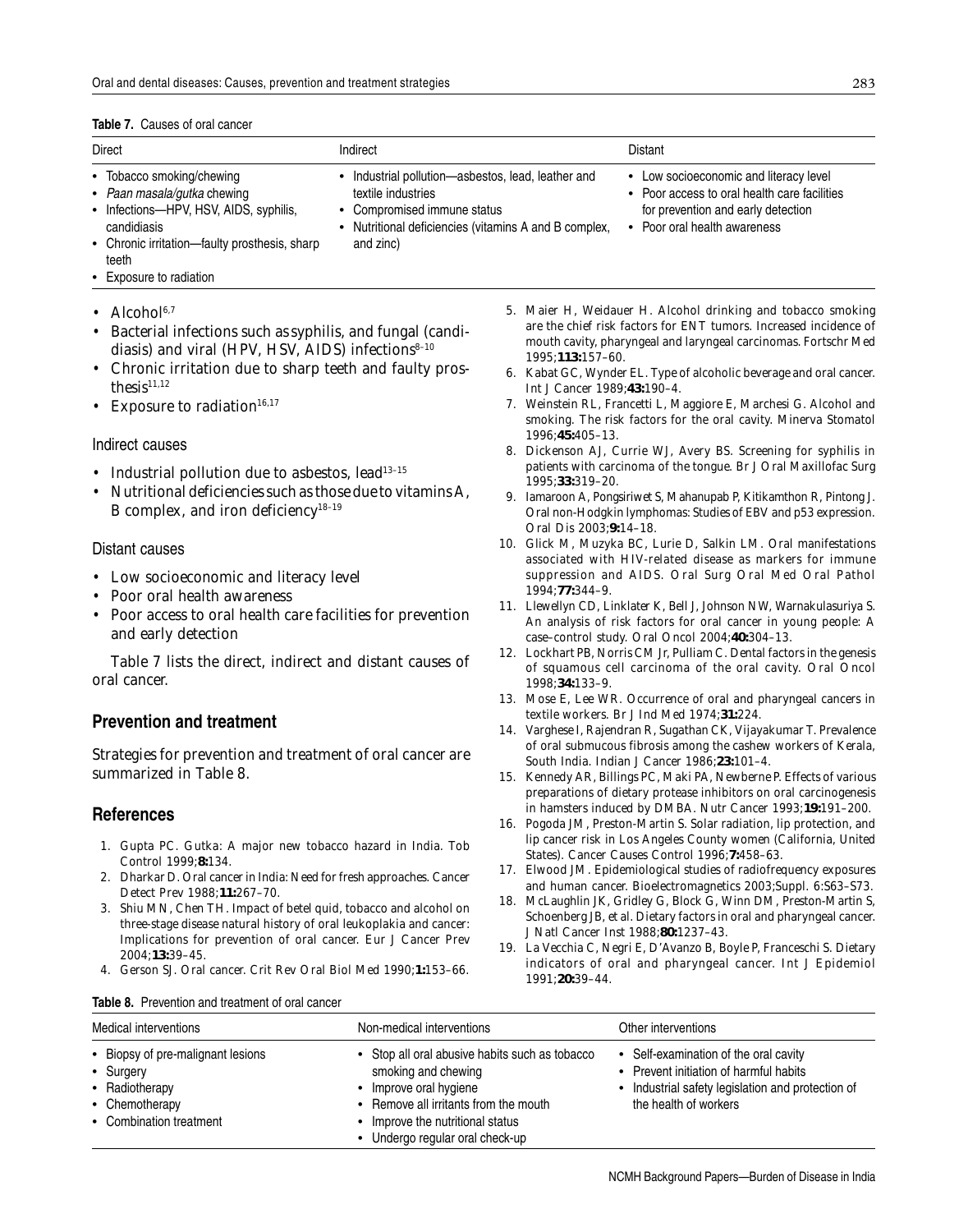### **DENTAL FLUOROSIS1**–**<sup>6</sup>**

Fluorine is a trace element which has a caries-preventive effect. The optimum level of fluorine in drinking water is 0.75–1 ppm. A fluoride content higher than 1 ppm is known to cause dental and skeletal fluorosis. Dental fluorosis is also known as 'mottled enamel'. It manifests as unsightly, chalky white or yellowish-brownish discoloration of the teeth, sometimes with structural defects in the enamel such as pitting of the surface. Table 9 lists the direct, indirect and distant causes of dental flourosis.

Fluoride toxicity depends upon several factors such as (i) the total quantity of ingested fluoride from all sources water, food and drugs with a high fluoride content, (ii) climatic conditions of the region—in tropical countries such as India, water consumption can be high causing higher ingestion of fluoride-containing water, (iii) nutritional status of the individual—deficiency of vitamin D, calcium and phosphate can aggravate the manifestations of fluoride toxicity, (iv) presence of advanced kidney disease and hyperthyroidism are associated with manifestations of fluoride toxicity.

The prevention of dental fluorosis can be undertaken at three levels (Table 10).

#### **References**

- 1. Hodge HC. The concentration of fluoride in drinking water to give the point of minimum caries with maximum safety. *J Am Dent Assoc* 1950;**40:**436.
- 2. Dean HT, Jay P, Arnold FA, Elvove E. Domestic water and dental caries including certain epidemiological aspects of oral *L. acidophilus. Public Health Rep* 1939;**54:**862–88.
- 3. Beltran-Aguilar Ed, Goldstein JW, Lockwood SA. Fluoride varnishes—a review of their clinical use, cariostatic mechanism, efficacy and safety. *J Am Dent Assoc* 2000;**131:**589–96.
- 4. Svanberg M, Westergren G. Effect of SNF<sub>2</sub>, administered as mouth rinses or topically applied, on *Streptococcus mutans, Streptococcus sanguis* and lactobacilli in dental plaque and saliva. *Scand J Dent Res* 1983;**91:**123.
- 5. Moudgil A, Srivastava RN, Vasudev A, Bagga A, Gupta A. Fluorosis with crippling skeletal deformities. *Indian Pediatr* 1986;**23:**767–73.
- 6. Susheela AK. Treatise on fluoride. Project report, sponsored by Task Force on Safe Drinking Water, Government of India. 2003.

#### **Table 9.** Causes of dental fluorosis

| Direct                                                                                                                                                                                                                                                                                                                                                                                                  | Indirect                                                                                                                                                                                                                                                | Distant                                                                                                                                                 |
|---------------------------------------------------------------------------------------------------------------------------------------------------------------------------------------------------------------------------------------------------------------------------------------------------------------------------------------------------------------------------------------------------------|---------------------------------------------------------------------------------------------------------------------------------------------------------------------------------------------------------------------------------------------------------|---------------------------------------------------------------------------------------------------------------------------------------------------------|
| • Exposure to high levels of fluorides: >1 ppm of<br>fluoride in drinking water<br>• Airborne fluoride from industrial pollution (aluminium<br>factories, phosphate fertilizers, glass-manufacturing<br>industries, ceramic and brick products)<br>• Fluoride-rich dietary intake-sea food, poultry, grain<br>and cereal products (especially sorghum), tea, rock<br>salt, green leafy vegetables, etc. | • Tropical climate—excess ingestion of water<br>and beverages with a high fluoride content<br>Presence of kidney diseases affecting the<br>excretion of fluoride<br>Thyroid and thyrotrophic hormones have a<br>synergistic effect on fluoride toxicity | • Poor nutritional status—deficiency of<br>vitamin D, calcium and phosphates<br>• Decreased bone phosphatase activity is<br>linked to fluoride toxicity |

#### **Table 10.** Strategies for the prevention of dental fluorosis

| Primary prevention                                                                                                                                                                                                                                                                                             | Secondary prevention                                                                                                                                                                                                         | Tertiary prevention                                                                                                                           |
|----------------------------------------------------------------------------------------------------------------------------------------------------------------------------------------------------------------------------------------------------------------------------------------------------------------|------------------------------------------------------------------------------------------------------------------------------------------------------------------------------------------------------------------------------|-----------------------------------------------------------------------------------------------------------------------------------------------|
| • Specific guidelines on the use and<br>appropriate dose levels of fluoride<br>supplements, and use of fluoride<br>toothpaste for young children<br>• In high fluoride areas<br>-provide an alternate supply of<br>drinking water<br>-employ defluoridation techniques at<br>the community or individual level | Improve the nutritional status, especially of<br>expecting mothers, newborns and children up<br>to the age of 12 years.<br>Treat other causes of fluoride toxicity such as<br>$\bullet$<br>kidney and thyroid diseases, etc. | Treat the discoloured/disfigured dentition by<br>appropriate aesthetic treatment such as bleaching,<br>micro-abrasion, laminate veneers, etc. |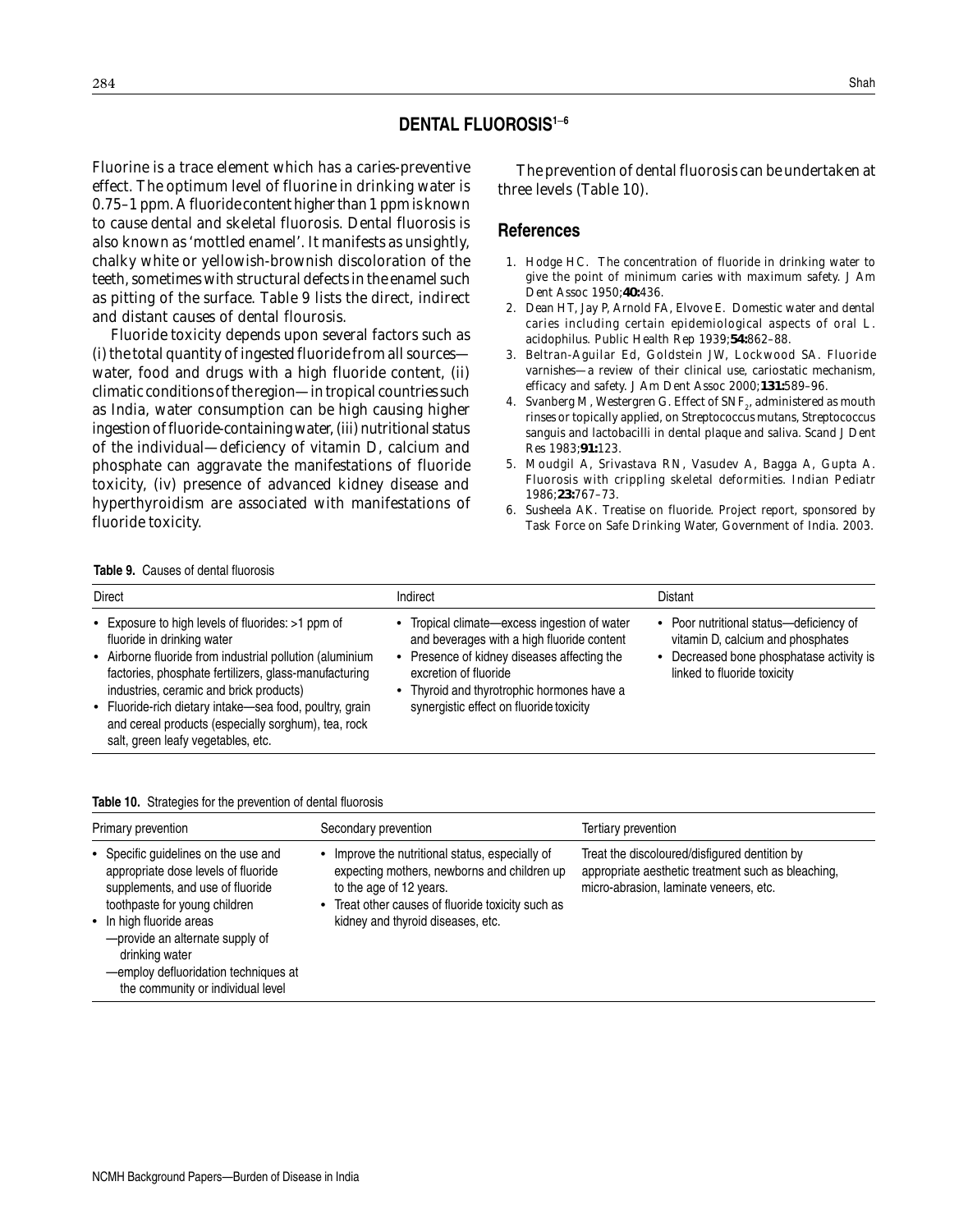| Medical<br>interventions                                                                                       | Equipment/instruments<br>required                                                                                                                                             | Time required                                          | Personnel                                                                                                        | Set-up                                                                      | In dental<br>schools (in Rs)            | In private clinics*<br>(in Rs)                                 |
|----------------------------------------------------------------------------------------------------------------|-------------------------------------------------------------------------------------------------------------------------------------------------------------------------------|--------------------------------------------------------|------------------------------------------------------------------------------------------------------------------|-----------------------------------------------------------------------------|-----------------------------------------|----------------------------------------------------------------|
| Dental check-up                                                                                                | Gloves, face mask,<br>head light, mouth mirror,<br>explorer, tweezers, cotton/<br>gauze, etc.                                                                                 | 5 minutes                                              | Dental surgeon                                                                                                   | At all levels                                                               | Nil                                     | 100-300                                                        |
| <b>ART</b> restorations                                                                                        | All the above $+$ set of 8-10<br>hand instruments,<br>glass-ionomer cement type IX,<br>vaseline, etc.                                                                         | 15 minutes/<br>filling                                 | Dental surgeon/<br>health care workers/<br>dental hygienist (after<br>adequate training;<br>controversial)       | At the PHC and<br>community level                                           | 50/- per filling                        | 250-500                                                        |
| Silver filling                                                                                                 | Dental clinic set-up with micro-<br>motor/air-rotor and inventory<br>of cutting and filling instruments<br>Cost of clinic set-up, excluding<br>the place, is minimum 2.5 lakh | 30 minutes/<br>filling                                 | Dental surgeon                                                                                                   | At the CHC level<br>and upwards                                             | 100/- per filling                       | 250-1000<br>(depending on<br>simple or complex<br>restoration) |
| Aesthetic fillings                                                                                             | As for silver filling + aesthetic<br>restorative materials (composite<br>resins, compomers, glass-<br>ionomers) + light cure units                                            | 30 minutes/<br>filling                                 | Dental surgeon                                                                                                   | At district hospital<br>and upwards                                         | 100/- per filling                       | 400-1000                                                       |
| Indirect restorations<br>(full crowns, inlays,<br>veneers, etc.)                                               | Dental clinic supported by<br>well-equipped dental laboratory                                                                                                                 | Minimum 2<br>sittings of<br>30 minutes-<br>1 hour each | Specialist dental<br>surgeon/dental<br>surgeon                                                                   | At dental colleges,<br>tertiary care<br>hospitals and in<br>private clinics | 250/- per<br>restoration                | 1500-2000                                                      |
| Root canal<br>treatment                                                                                        | Dental clinic as in (3)<br>Instruments for root canal<br>treatment, sealants, gutta-percha,<br>medicaments and irrigants                                                      | 3-4 sittings of<br>30 minutes<br>each                  | Specialist dental<br>surgeon<br>(endodontist)                                                                    | At district hospital<br>and above                                           | $150/-$                                 | 1500-3000                                                      |
| Scaling and<br>polishing of teeth                                                                              | Hand scalers/ultrasonic scalers                                                                                                                                               | 20 minutes each dental surgeon                         | 2-3 sittings of Dental hygienist/                                                                                | At the CHC level<br>and above                                               | Nil or 50/-                             | 800-1000                                                       |
| Surgical procedures<br>(gingivectomy, flap<br>operation,<br>mucogingival<br>surgery and<br>endodontic surgery) | Dental surgery set-up as in (3)<br>+ all surgical instruments and<br>retro-filling materials                                                                                  |                                                        | 45-60 minutes Dental surgeon/<br>specialist dental<br>surgeon<br>(periodontist,<br>endodontist,<br>oral surgeon) | At district<br>hospital and<br>above                                        | $100/-$                                 | 1500-5000                                                      |
| Orthodontics-<br>removable                                                                                     | Dental surgery clinic set-up                                                                                                                                                  | 6-12 months                                            | Orthodontist/<br>dental surgeon                                                                                  | At district hospital<br>and above                                           | 200/- per<br>appliance                  | 2500-3000 per<br>appliance                                     |
| Orthodontics-fixed<br>appliances                                                                               | Dental surgery clinic set-up with<br>extraoral radiographic facility<br>and inventory of all orthodontic<br>instruments and supply of<br>brackets, arch wires, elastics, etc. | One year to<br>two-and-a-half<br>years                 | Orthodontist                                                                                                     | At dental schools,<br>tertiary care hospitals<br>and private clinics        | 2000-3000                               | 15,000 - 30,000                                                |
| Complete dentures                                                                                              | Dental surgery clinic set-up<br>supported by a dental laboratory                                                                                                              | 5–7 sittings at<br>intervals of<br>$2 - 7$ days        | Specialist dental<br>surgeon/dental<br>surgeon                                                                   | At CHC level and<br>upwards                                                 | 350-500                                 | 5000-10,000                                                    |
| Partial denture<br>(removable)                                                                                 | Dental surgery clinic set-up<br>supported by a dental laboratory                                                                                                              | 3-4 sittings                                           | Dental surgeon                                                                                                   | At CHC and<br>upwards                                                       | $100/-$<br>25/- per<br>additional tooth | 300-1000                                                       |
| Partial denture<br>(fixed)                                                                                     | Dental surgery clinic set-up<br>supported by a dental laboratory                                                                                                              | 3-4 sittings                                           | Specialist dental<br>surgeon<br>(prosthodontist)                                                                 | At dental schools,<br>tertiary care hospitals<br>and private clinics        | 250/- per unit                          | 2000 per unit                                                  |

### **Table 11.** Equipment, minimum manpower required and approximate cost for medical interventions for oral and dental diseases

(Cont.)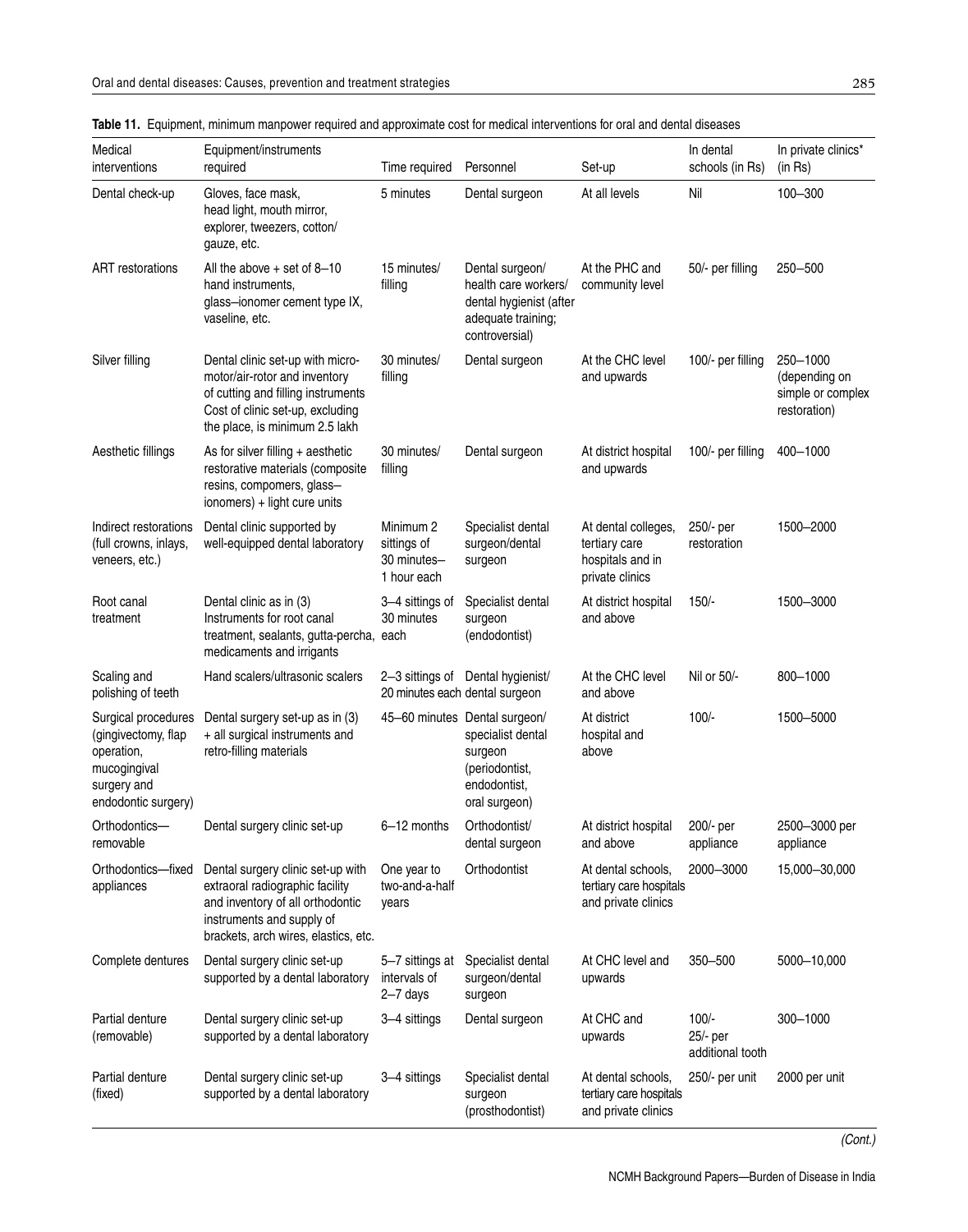| Medical<br>interventions                                              | Equipment/instruments<br>required                                                                             | Time reauired | Personnel                      | Set-up                            | In dental<br>schools (in Rs) | In private clinics*<br>(in Rs) |
|-----------------------------------------------------------------------|---------------------------------------------------------------------------------------------------------------|---------------|--------------------------------|-----------------------------------|------------------------------|--------------------------------|
| <b>Biopsy</b>                                                         | Dental surgery set-up                                                                                         | 15–30 minutes | Dental surgeon                 | At the CHC level<br>and upwards   | Nil                          | 500-1000                       |
| Surgical extraction<br>(impaction)                                    | Dental surgery set-up $+$ all<br>surgical instruments and<br>retro-filling materials                          | 1 hour        | Oral surgeon/dental<br>surgeon | At district hospital<br>and above | 100                          | 2000-3000                      |
| Fracture reduction/<br>cyst enucleation/<br>benign growth<br>excision | Dental surgery set-up as<br>for silver filling $+$ all surgical<br>instruments and retro-filling<br>materials | 1 hour        | Oral surgeon/dental<br>surgeon | At district hospital<br>and above | Nil                          | 5000-8000                      |

**Table 11** (cont.)**.** Equipment, minimum manpower required and approximate cost for medical interventions for oral and dental diseases

PHC: primary health centre; CHC: community health centre; ART: atraumatic restorative treatment

\*These rates are common in Delhi; may vary from State to State.

### **EPIDEMIOLOGY OF ORAL AND DENTAL DISEASES**

Oral and dental diseases are widely prevalent in India. Though not life-threatening, these diseases are often very painful, expensive to treat and cause loss of several mandays. On the other hand, they are, to a great extent, preventable. It has now been recognized that oral and general health are closely interlinked. Periodontal (gum) diseases are found to be closely associated with several serious systemic illnesses such as cardiovascular and pulmonary diseases, stroke, low birth-weight babies and preterm labour. Besides, poor oral health affects the functions of mastication and speech, and ultimately the overall well-being of an individual.

The major oral and dental diseases/disorders are (i) dental caries, (ii) periodontal diseases, (iii) dentofacial anomalies and malocclusion, (iv) edentulousness (tooth loss), (v) oral cancer, (vi) maxillofacial and dental injuries, and (vii) fluorosis.

#### **Dental caries**

Dental caries is a universal disease affecting all geographic regions, races, both the sexes and all age groups. The prevalence of dental caries is generally estimated at the ages of 5, 12, 15, 35–44 and 65–74 years for global monitoring of trends and international comparisons. The prevalence is expressed in terms of point prevalence (percentage of population affected at any given point in time) as well as DMFT index (number of decayed, missing and filled teeth in an individual and in a population).

As per the WHO Oral Health Surveillance 1992, the DMFT index in 12-year-old Indian is 0.89. In India, different investigators have studied various age groups, which can be broadly classified as below 12 years, above 12 years, above 30 years and above 60 years (Tables 12–15). Based on the analysis of all these tables, the prevalence of dental caries in urban and rural populations at various specified age groups has been calculated (Table 16).

| Investigator and year | Index used            | <b>State</b> | Place                       | Sample size | Point<br>prevalence | Mean<br><b>DMFT</b> |  |
|-----------------------|-----------------------|--------------|-----------------------------|-------------|---------------------|---------------------|--|
| Shourie 1941          | Day and Sadwick 1934  | Delhi        | Delhi (Urban)               | 69          | 50.8                | 2.83                |  |
|                       |                       |              | Delhi (Rural)               | 54          | 31.5                | 1.0                 |  |
| Chopra et al. 1985    | <b>WHO 1987</b>       |              | Delhi (Urban)               | 381         | 34.1                | 1.14                |  |
| Gautam et al. 2001    | <b>WHO 1997</b>       |              | Delhi (Urban)               | 2366        | 35.12               | 1.18                |  |
| Shourie 1947          | Day and Sadwick 1934  | Rajasthan    | Aimer (Urban)               | 178         | 50.0                | 2.1                 |  |
| Thapar 1989           | <b>Mollers (1966)</b> |              | Jaipur                      | 2           | 31.4                | 0.5                 |  |
| Sehgal 1960           |                       | Maharashtra  | Bombay                      | 69          | 39.36               | 5.9                 |  |
| Anita 1962            |                       |              | Bombay                      | 504         |                     | 6.64                |  |
| Tewari et al. 1985    | <b>WHO 1983</b>       |              | Bombay                      | 220         | 89.0                | 5.3                 |  |
| Damle and Patel 1993  | <b>WHO 1983</b>       |              | Fishermen community         | 431         |                     |                     |  |
|                       |                       |              | around Mumbai (11-15 years) |             | 61.5                | 1.9                 |  |

**Table 12.** Incidence of caries in the age group of less than 12 years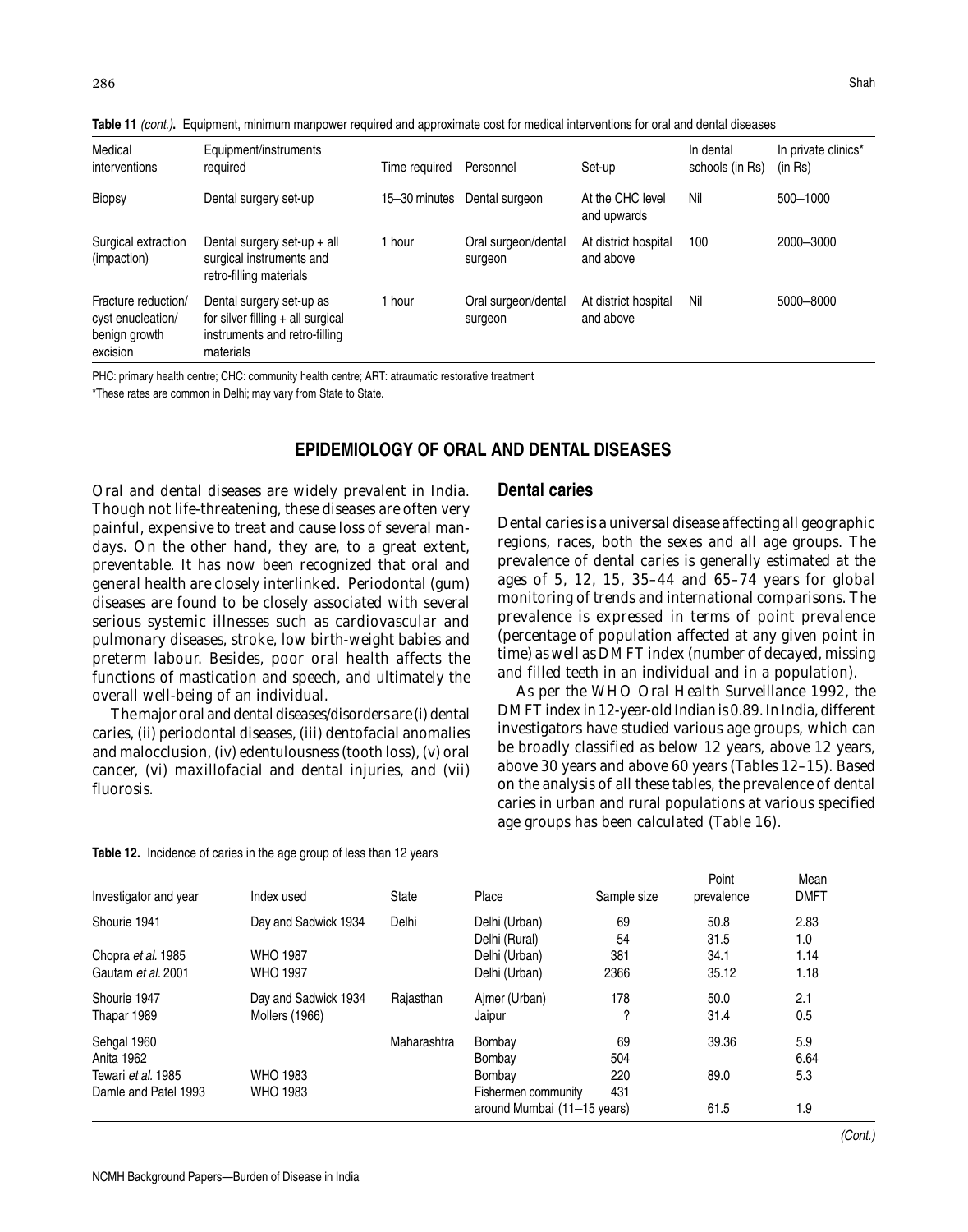### Table 12 (cont.). Incidence of caries in the age group of less than 12 years

| Investigator and year                                        | Index used                              | State                  | Place                                                                                                          | Sample size                                                    | Point<br>prevalence                                                                                                                                          | Mean<br><b>DMFT</b>                   |
|--------------------------------------------------------------|-----------------------------------------|------------------------|----------------------------------------------------------------------------------------------------------------|----------------------------------------------------------------|--------------------------------------------------------------------------------------------------------------------------------------------------------------|---------------------------------------|
| Gaikwad 1993                                                 |                                         |                        | Aurangabad                                                                                                     | 1995<br>$(5-14 \text{ years})$                                 | 57.89 (M)<br>45.2 (F)                                                                                                                                        | 0.55                                  |
| Dutta 1965<br>Sarkar and Chowdhary 1992 WHO 1971             |                                         | West Bengal            | Dumdum                                                                                                         | 180<br>40<br>40<br>50<br>50                                    | 67.1<br>$0.0$ (1 year)<br>13.2 (3 years)<br>25.5 (4 years)<br>?<br>(5 years)                                                                                 | 2.96                                  |
| Chowdhary 1967<br>Gill and Prasad 1968<br>Kavita et al. 1987 | <b>WHO 1983</b>                         | <b>Uttar Pradesh</b>   | Lucknow (Urban)<br>Lucknow (Rural)<br>Dehradun (Urban)<br>Meerut (Urban)<br>Lucknow (Urban)<br>Banaras (Urban) | 107<br>138                                                     | 32.7<br>44.0<br>54.7<br>57.4<br>89.0<br>53.0                                                                                                                 | 1.1<br>2.1<br>1.9<br>4.4<br>1.3       |
| Kavita et al. 1987                                           | <b>WHO 1983</b>                         |                        | Dehradun (Rural)<br>Meerut (Rural)<br>Lucknow (Rural)<br>Banaras (Rural)                                       |                                                                | 42.4<br>50.0<br>63.6<br>54.0                                                                                                                                 | 1.2<br>1.4<br>1.7<br>1.5              |
| Mishra and Shee 1979<br>Sahoo et al. 1986                    | <b>WHO 1983</b>                         | Orissa                 | Behrampur<br>Orissa (Urban)<br>Orissa (Rural)                                                                  | 170<br>160                                                     | 56.6<br>58.82<br>57.5                                                                                                                                        | 2.52<br>2.66                          |
| Damle et al. 1982<br>Gathwala et al. 1993<br>Tiwari 1999     | Mollers 1966<br>1993<br><b>WHO 1987</b> | Haryana                | Haryana (Rural)<br>Rohtak<br>Haryana                                                                           | 123<br>501 (5-13 years)<br>113<br>157                          | 74.0<br>36.3 (5 years)<br>38.2 (6 years)                                                                                                                     | 3.3<br>?<br>0.87<br>0.9               |
| Thapar 1953<br>Chopra et al. 1983<br>Chopra et al. 1985      | ?<br><b>WHO 1962</b><br><b>WHO 1987</b> | Punjab                 | Moga<br>Punjab (Urban)<br>Jalandhar (Urban)<br>Jalandhar (Rural)<br>Abohar (Urban)<br>Abohar (Rural)           | 70<br>141<br>?<br>151<br>145<br>150                            | 47.7<br>61.1<br>46.8<br>39.7<br>27.6<br>24.7                                                                                                                 | ?<br>1.72<br>1.5<br>1.0<br>0.6<br>0.6 |
| Norboo et al. 1998                                           | <b>WHO 1987</b>                         | Jammu and<br>Kashmir   | Leh (Urban)<br>Leh (Rural)<br>Kargil (Urban)<br>Kargil (Rural)                                                 | 62<br>72<br>63<br>71                                           | 74.6<br>63.9<br>70.7<br>63.4                                                                                                                                 | 4.3<br>2.3<br>2.9<br>2.2              |
| Tewari et al. 1985                                           | <b>WHO 1983</b>                         | <b>Union Territory</b> | Chandigarh (Urban)<br>Chandigarh (Rural)                                                                       | 204<br>197                                                     | 59.0<br>60.0                                                                                                                                                 | 2.26<br>2.21                          |
| Chawla et al. 1993<br>Goyal et al. 1997                      | <b>WHO 1983</b><br><b>WHO 1983</b>      |                        | Chandigarh (Urban)<br>Chandigarh (Rural)                                                                       | ?<br>135<br>144<br>154<br>137<br>95<br>128<br>120<br>11<br>124 | ?<br>1.5(1 year)<br>7.0 (2 years)<br>19.4 (3 years)<br>28.5 (4 years)<br>1.0(1 year)<br>12.0 (2 years)<br>23.0 (3 years)<br>32.0 (4 years)<br>48.0 (5 years) | 1.2<br>2.0<br>2.35                    |
| Tewari et al. 1985                                           | <b>WHO 1983</b>                         | Bihar                  | Bihar (Urban)<br>Bihar (Rural)                                                                                 | 212<br>99                                                      | 54.0<br>35.0                                                                                                                                                 | 1.5<br>1.1                            |
| Tewari and Mandal 1985                                       | <b>WHO 1983</b>                         | Madhya<br>Pradesh      | Indore (Urban)                                                                                                 | 147                                                            | 52.4                                                                                                                                                         | 2.3                                   |

(Cont.)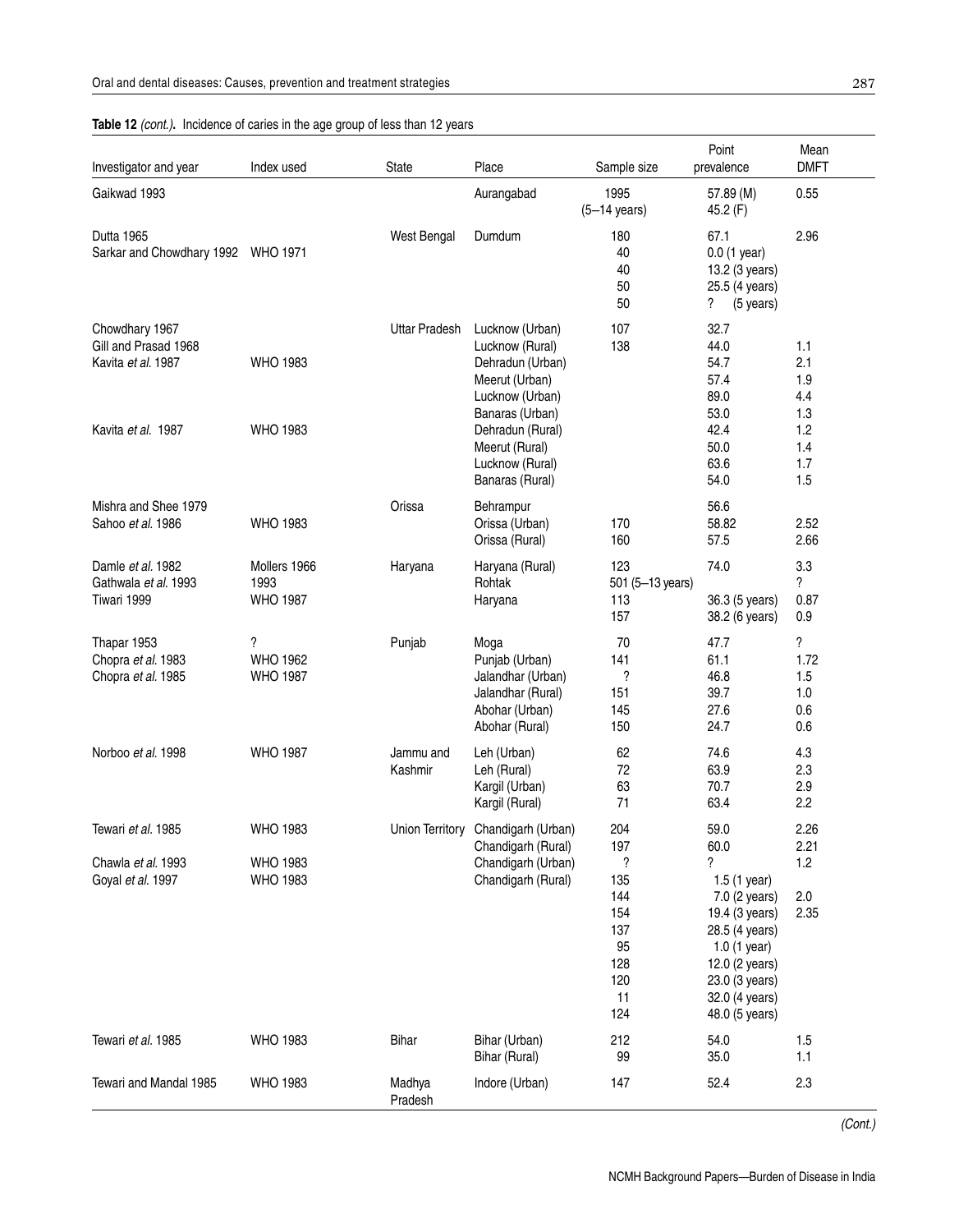|                             |                     |              |                                  |             | Point                | Mean               |
|-----------------------------|---------------------|--------------|----------------------------------|-------------|----------------------|--------------------|
| Investigator and year       | Index used          | <b>State</b> | Place                            | Sample size | prevalence           | <b>DMFT</b>        |
| Virjee Shankar Aradhya 1987 | Johnsen et al. 1984 | Karnataka    | Bangalore (Urban)                | 673         | 66.3 (4.5 years) 2.9 |                    |
|                             |                     |              | Chickballapur (Rural)            | 394         | 58.4 (4.5 years)     | 2.3                |
| Gupta et al. 1987           | <b>WHO 1983</b>     |              | Davengere (Rural)                | 100         | 25.0                 | 0.6                |
|                             |                     |              | Davengere (Urban)                | 100         | 53.0                 | 1.68               |
|                             |                     |              | Bangalore (Urban)                | 100         | 70.0                 | 1.66               |
| Sethi and Tandon 1996       | William 1994        |              | Udupi                            | 404         | 65.5 (3-5years)      |                    |
| Menon and Indushekhar 1999  | <b>WHO 1987</b>     |              | Dharwad                          | 624         | 2.56                 | 0.03               |
|                             |                     |              | Gadag                            | 256         | 1.17                 | 0.01               |
| Rao et al. 1999             | <b>WHO 1987</b>     |              | Modbidri                         | 550         | 75.3                 | 0.2                |
| Sharma et al. 1988          | <b>WHO 1983</b>     | North-east   | Shillong                         | 180         | 88.33                | 6.36               |
|                             |                     |              | Imphal                           | 199         | 88.44                | 5.53               |
|                             |                     |              | Guwahati                         | 199         | 80.90                | 5.35               |
|                             |                     |              | Kohima                           | 198         | 90.40                | 6.4                |
| Mandal et al. 1994          | <b>WHO 1983</b>     |              | Sikkim (Urban)                   | 10          | 61.8                 | 2.50               |
|                             |                     |              | Sikkim (Rural)                   | 109         | 22.02                | 0.70               |
| Mandal et al. 1994          | <b>WHO 1983</b>     |              | W. Bengal (Urban)                | 124         | 52.42                | 1.86               |
|                             |                     |              | W. Bengal (Rural)                | 20          | 48.33                | 1.48               |
| Gupta et al. 1987           | <b>WHO 1983</b>     |              | Andhra Pradesh Hyderabad (Rural) | 187         | 50.8                 | 1.63               |
| Gupta et al. 1987           | <b>WHO 1983</b>     | Kerala       | Calicut (Urban)                  | 156         | 56.41                | 2.1                |
|                             |                     |              | Trivandrum (Urban)               | 103         | 51.46                | 1.81               |
| Kuriarose and Joseph 1999   | <b>WHO</b>          |              | Trivandrum                       | 600         | 57                   | 2.28               |
| Gopinath et al. 1999        | <b>WHO 1987</b>     | Tamil Nadu   | <b>Tamil Nadu</b>                | 97          | 36.0                 | 36 (M)<br>17 $(F)$ |

| Table 12 (cont.). Incidence of caries in the age group of less than 12 years |  |  |  |
|------------------------------------------------------------------------------|--|--|--|
|                                                                              |  |  |  |

DMFT: number of decayed, missing and filled teeth

### **Table 13.** Incidence of dental caries in children above 12 years of age

| Investigator and year     | Index used           | <b>State</b>      | Place                          | Sample size                            | Point<br>prevalence | Mean<br><b>DMFT</b> |
|---------------------------|----------------------|-------------------|--------------------------------|----------------------------------------|---------------------|---------------------|
|                           |                      |                   |                                |                                        |                     |                     |
| Shourie 1941              | Day and Sadwick 1934 | Delhi             | Delhi (Urban)                  | 95 (12 years)                          | 54.8                | 5.7                 |
| Shourie 1941              | Day and Sadwick 1934 |                   | Delhi (Urban)<br>Delhi (Rural) | 19<br>40 (15 years)                    | 52.7<br>42.5        | 1.2<br>1.1          |
| Gupta et al. 1993         | <b>WHO 1983</b>      |                   | New Delhi                      |                                        | 87.0                | 0.86                |
| Chopra et al. 1995        | <b>WHO 1987</b>      |                   | Delhi (Urban)                  | $(12 \text{ years})$<br>392 (15 years) | 20.9                | 0.42                |
|                           |                      |                   |                                |                                        |                     |                     |
| Shourie 1942              | Day and Sadwick 1934 | <b>Tamil Nadu</b> | Tamil Nadu (Urban)             | 42                                     | 57                  | 2.0                 |
| Gopinath et al. 1999      | <b>WHO 1987</b>      |                   | Tamil Nadu                     | 232 (12 years)                         | 61.2                | 3.2(M)              |
|                           |                      |                   |                                |                                        |                     | 3.7(F)              |
| Shourie 1947              | Day and Sadwick 1934 | Rajasthan         | Ajmer (Urban)                  | $(15 \text{ years})$                   | 56.3                |                     |
| Thapar <i>et al.</i> 1989 | Moller 1966          |                   | Rajasthan (Rural)              | (12 years)                             | 31.4                | 0.5                 |
| Chaudhary et al. 1957     | Own criteria         | Uttar Pradesh     | Lucknow                        | 368 (12 years)                         | 32.0                | 1.15                |
| Chaudhary et al. 1957     | Own criteria         |                   | Lucknow                        | 107 (5 years)                          | 32.7                |                     |
| Gill et al. 1968          | <b>WHO 1962</b>      |                   | Lucknow (Urban)                | 99 (12 years)                          | 99.0                | 43.3                |
| Gill et al. 1968          | <b>WHO 1962</b>      |                   | Lucknow (Urban)                | 23 (15 years)                          | 66.8                | 0.7                 |
| Mehta et al. 1987         | <b>WHO 1983</b>      |                   | Dehradun (Urban)               | 202 (15 years)                         | 45.0                | 1.0                 |
|                           |                      |                   | Meerut (Urban)                 |                                        | 42.0                | 1.1                 |
|                           |                      |                   | Lucknow (Urban)                |                                        | 42.6                | 1.0                 |
|                           |                      |                   | Banaras (Urban)                |                                        | 38.4                | 1.0                 |
| Mehta et al. 1987         | <b>WHO 1983</b>      |                   | Dehradun (Rural)               | 112 (15 years)                         | 38.2                | 0.8                 |
|                           |                      |                   | Meerut (Rural)                 |                                        | 38.4                | 0.8                 |
|                           |                      |                   | Lucknow (Rural)                |                                        | 20.5                | 0.4                 |
|                           |                      |                   | Banaras (Rural)                |                                        | 41.0                | 0.8                 |
| Singh <i>et al.</i> 1999  | <b>WHO 1987</b>      |                   | Faridabad (Rural)              | 233 (12 years)                         | 33.1                | 0.79                |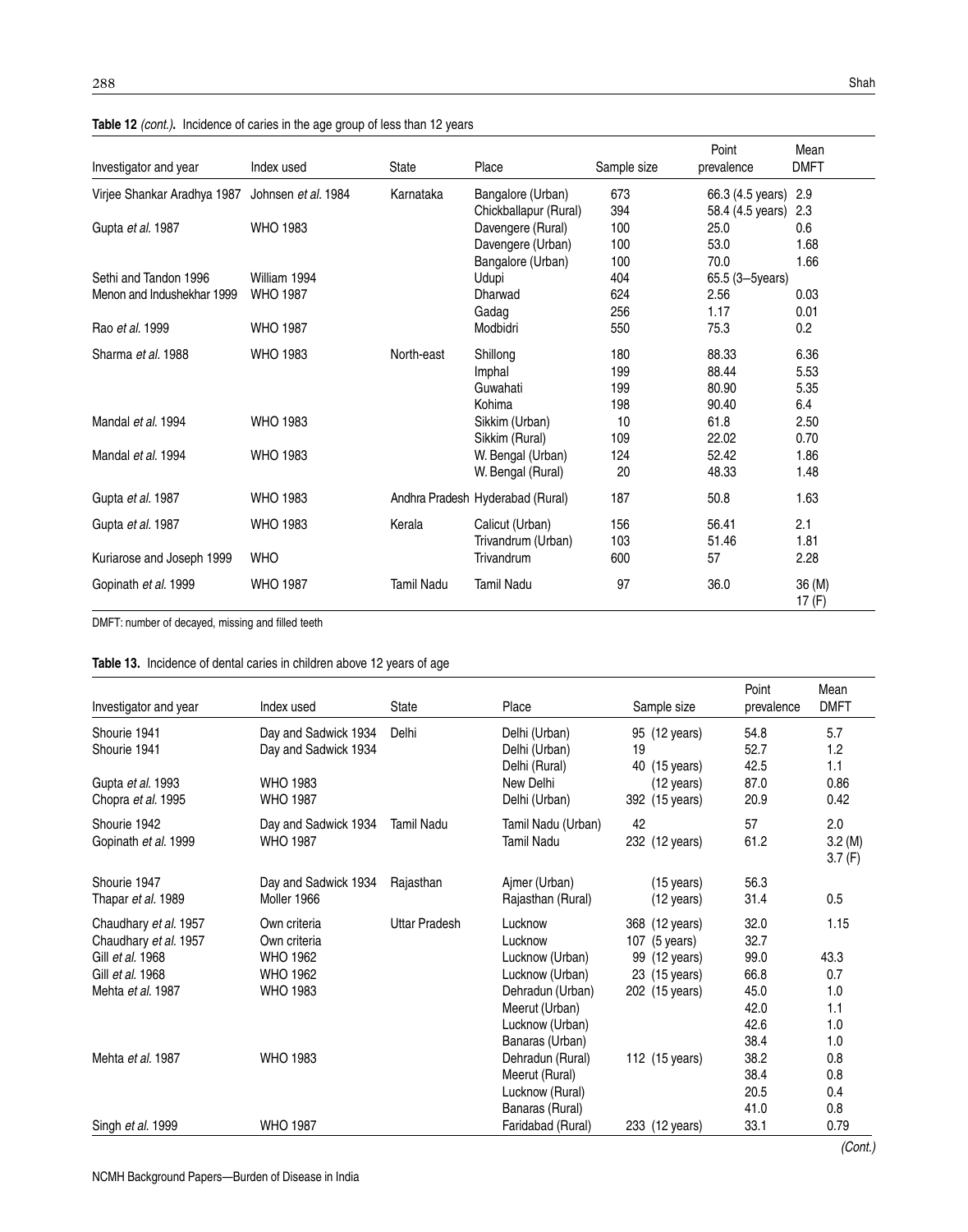| Table 13 (cont.). Incidence of dental caries in children above 12 years of age |  |
|--------------------------------------------------------------------------------|--|
|                                                                                |  |

| Investigator and year    | Index used      | State            | Place                |     | Sample size          | Point<br>prevalence | Mean<br><b>DMFT</b> |
|--------------------------|-----------------|------------------|----------------------|-----|----------------------|---------------------|---------------------|
| Singh et al. 1999        | <b>WHO 1987</b> |                  | Faridabad (Rural)    |     | 207 (15 years)       | 42.5                | 1.29                |
| Anita 1962               |                 | Maharashtra      | Bombay               |     | 503 (15 years)       |                     | 2.5                 |
| Damle et al. 1982        | Moller 1966     |                  | Naraingarh (Rural)   |     | 230 (15 years)       | 77.2                | 2.4                 |
| Damle and Patel 1984     | <b>WHO 1983</b> |                  | Bombay               |     | $(15 \text{ years})$ | 78.0                | 3.6                 |
| Tiwari et al. 1985       | <b>WHO 1983</b> |                  | Bombay (Urban)       |     | 202 (15 years)       | 96.0                | 4.7                 |
| Damle and Ghonmode 1993  | <b>WHO 1983</b> |                  | Nagpur               |     | $(12 \text{ years})$ | 82.6                | 4.0                 |
| Damle and Ghonmode 1993  | <b>WHO 1983</b> |                  |                      |     |                      | 82.6                | 4.0                 |
|                          |                 |                  | Nagpur               |     | $(15 \text{ years})$ |                     |                     |
| 1993?                    |                 |                  | Nagpur               |     | 1811 (12-18 years)   | 81.3                | >3                  |
| 1994?                    | <b>WHO 1983</b> |                  | Bombay (Urban)       |     | 367 (12 years)       | 80.0                | 3.8                 |
| Rodrigues and Damle 1998 |                 |                  | Mumbai               |     |                      | 68.02               |                     |
| Ali et al. 1998          | <b>WHO 1987</b> |                  | Akola                |     | 508 (5-6 years)      | 61.4%               |                     |
|                          |                 |                  |                      |     |                      | $2.75 + 3.98$       |                     |
| Rodrigues and Damle 1998 | <b>WHO 1997</b> |                  | <b>Bhiwandi</b>      |     | 256 (12 years)       | 55.5                | 1.08                |
| Tiwari and Chawla 1977   | <b>WHO 1971</b> | Uttaranchal      | Chandigarh (Urban)   |     | 82 (15 years)        | 86.6                | 4.7                 |
| Tiwari et al. 1983       | <b>WHO 1966</b> |                  | Chandigarh           |     |                      |                     |                     |
|                          |                 |                  | (Urban)              | 217 |                      | 51.1                | 1.38                |
|                          |                 |                  | (Rural)              |     | 205 (15 years)       | 47.5                | 1.30                |
| Chawla et al. 1993       | <b>WHO 1983</b> |                  | Chandigarh           |     | (12 years)           |                     | 1.2                 |
| Damle et al. 1982        | Moller 1966     | Haryana          | Haryana (Rural)      |     | 152 (12 years)       | 89.5                | 3.2                 |
| Tiwari et al. 1985       | <b>WHO 1983</b> |                  | Haryana (Urban)      | 229 |                      | 50.0                | 1.35                |
|                          |                 |                  | Haryana (Rural)      |     | 200 (15 years)       | 47.5                | 1.30                |
| Sharma et al. 1998       | <b>WHO</b>      |                  | Haryana District     |     | 3031 (12-16 years)   | 36.7                | 0.67                |
|                          |                 |                  | (Gurgaon and         |     |                      |                     |                     |
|                          |                 |                  | Mahendragarh)        |     |                      |                     |                     |
|                          |                 |                  |                      |     |                      |                     |                     |
| Gauba et al. 1983        | Moller 1966     | Punjab           | Punjab (Rural)       |     | 173 (12 years)       | 86.1                | 3.9                 |
| Gauba et al. 1983        | Moller 1966     |                  | Ludhiana (Rural)     |     | 101 (15 years)       | 88.1                | 5.0                 |
| Chopra et al. 1983       | <b>WHO 1962</b> |                  | Punjab (Urban)       |     | 255 (12 years)       | 67.2                | 1.3                 |
| Chopra et al. 1995       | <b>WHO 1987</b> |                  | Jalandhar (Urban)    | 150 |                      | 42.0                | 0.9                 |
|                          |                 |                  | Jalandhar (Rural)    | 146 |                      | 24.7                | 0.46                |
|                          |                 |                  | Abohar (Urban)       | 46  |                      | 21.0                | 0.43                |
|                          |                 |                  | Abohar (Rural)       | 46  |                      | 24.0                | 0.43                |
| Mishra and Shee 1985     |                 | Orissa           | Orissa               |     | $(12 \text{ years})$ | 61.1                |                     |
| Tiwari et al. 1985       | <b>WHO 1983</b> |                  | Orissa (Rural)       | 174 |                      | 63.8                | 2.1                 |
|                          |                 |                  | Orissa (Urban)       |     | 159 (12 years)       | 63.1                | 2.1                 |
| Sahoo et al. 1986        | <b>WHO 1983</b> |                  | Orissa Urban)        |     | (12 years)           | 63.8                | 2.1                 |
|                          |                 |                  | Orissa (Rural)       |     |                      | 67.9                | 2.0                 |
|                          |                 |                  |                      |     |                      | 62.3                | 2.0                 |
| Sahoo et al. 1986        | <b>WHO 1983</b> |                  | Orissa (Urban)       |     | 175 (15 years)       |                     |                     |
| Mandal et al. 1994       | <b>WHO 1987</b> |                  | Orissa (Rural)       |     | 121 (15-16 years)    | 19.8                | 0.3                 |
| Mandal et al. 1994       | <b>WHO 1987</b> |                  | Bhubaneshwar (Urban) | 120 |                      | 18.3                | 0.3                 |
| Mandal et al. 2001       | <b>WHO 1983</b> |                  | Orissa (Urban)       | 702 |                      |                     |                     |
|                          |                 |                  | Orissa (Rural)       | 351 |                      | 56.0                |                     |
|                          |                 |                  |                      | 351 |                      | 48.7                |                     |
| Tiwari et al. 1985       | <b>WHO 1983</b> | Himachal Pradesh | Himachal (Urban)     | 178 |                      | 50.0                | 1.2                 |
|                          |                 |                  | Himachal (Rural)     |     | 191 (15 years)       | 49.0                | 1.3                 |
|                          |                 |                  |                      |     |                      |                     |                     |
| Tiwari et al. 1985       | <b>WHO 1983</b> | Bihar            | Bihar (Urban)        | 160 |                      | 42.5                | 1.2                 |
|                          |                 |                  | Bihar (Rural)        |     | 202 (15 years)       | 49.5                | 1.3                 |
| Tiwari and Mandal 1985   | <b>WHO 1983</b> | Madhya Pradesh   | Indore (Urban)       |     | 162 (15 years)       | 68.0                | 2.8                 |
| Sharma et al. 1988       | <b>WHO 1983</b> | North-east       | Shillong (Urban)     | 183 |                      | 60.1                | 2.1                 |
|                          |                 |                  | Imphal (Urban)       | 197 |                      | 63.45               | 1.76                |
|                          |                 |                  | Guwahati (Urban)     | 200 |                      | 83.5                | 3.13                |
|                          |                 |                  | Kohima and           |     |                      |                     |                     |
|                          |                 |                  |                      |     |                      |                     |                     |
|                          |                 |                  | Mokokochung (Urban)  |     | 195 (15 years)       | 63.08               | 2.36                |
| Mandal et al. 1994       | <b>WHO 1987</b> |                  | Gangtok (Urban)      |     | 106 (15 years)       | 30.2                | 0.5                 |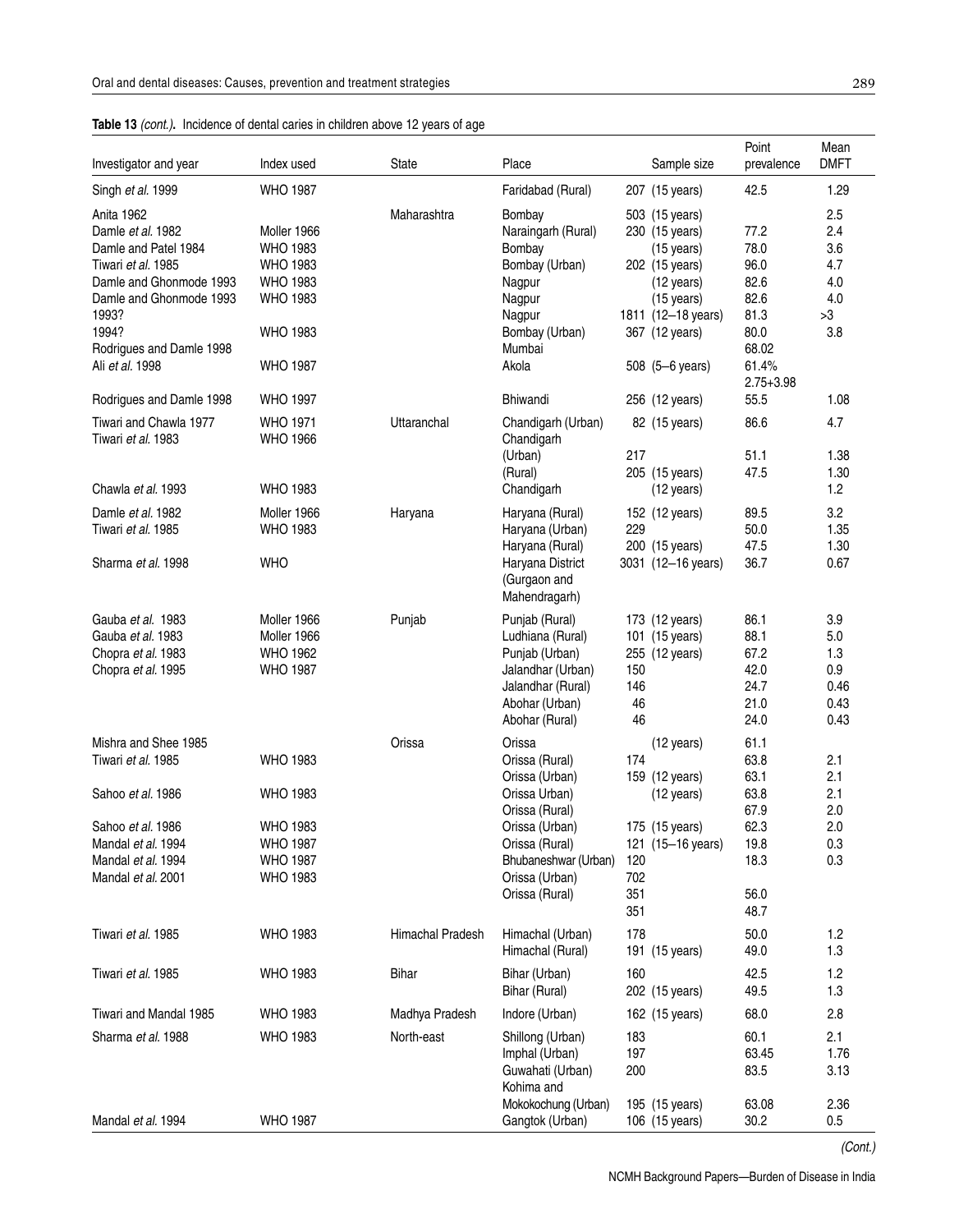| Investigator and year                                                                                                                          | Index used                                                               | State                | Place                                                                                                | Sample size                                                                                    | Point<br>prevalence                           | Mean<br><b>DMFT</b>                                        |
|------------------------------------------------------------------------------------------------------------------------------------------------|--------------------------------------------------------------------------|----------------------|------------------------------------------------------------------------------------------------------|------------------------------------------------------------------------------------------------|-----------------------------------------------|------------------------------------------------------------|
| Mandal et al. 1994<br>Mandal et al. 2001                                                                                                       | <b>WHO 1987</b><br><b>WHO 1983</b>                                       |                      | Sikkim (Rural)<br>Sikkim<br>(Urban)<br>(Rural)                                                       | 106 (15-16 years)<br>644<br>323<br>321                                                         | 17.9<br>61.8<br>22.0                          | 0.3                                                        |
| Mandal et al. 1994<br>Mandal et al. 1994<br>Mandal et al. 2001                                                                                 | <b>WHO 1987</b><br><b>WHO 1987</b><br><b>WHO 1983</b>                    | West Bengal          | Calcutta (Urban)<br>West Bengal (Rural)<br><b>West Bengal</b><br>(Urban)<br>(Rural)                  | 119<br>118<br>720<br>361<br>359                                                                | 21.0<br>15.2<br>52.4<br>48.3                  | 0.3<br>0.3<br>5.6                                          |
| Norboo et al. 1998<br>Norboo et al. 1998                                                                                                       | <b>WHO 1987</b><br><b>WHO 1987</b>                                       | Jammu and<br>Kashmir | Leh (Rural)<br>Kargil (Rural)<br>Leh (Urban)                                                         | 74<br>69 (12 years)<br>65                                                                      | 43.2<br>29.0<br>47.7                          | 0.87<br>0.68<br>1.01                                       |
| Norboo et al. 1998                                                                                                                             | <b>WHO 1987</b>                                                          |                      | Kargil (Urban)<br>Leh (Urban)<br>Leh (Rural)<br>Kargil (Urban)<br>Kargil (Rural)                     | 73 (12 years)<br>70<br>60<br>79<br>69 (15 years)                                               | 35.8<br>60.0<br>45.0<br>47.5<br>39.7          | 0.63<br>1.01<br>1.15<br>1.2<br>1.0                         |
| Nagaraga Rao 1980<br>Gupta et al. 1987<br>Menon and Indushekhar 1999<br>Rao et al. 1999<br>Menon and Indushekhar 1999<br>Sogi and Bhasker 2001 | <b>WHO 1983</b><br><b>WHO 1987</b><br><b>WHO 1987</b><br><b>WHO 1987</b> | Karanataka           | Udupi<br>Davangere (Rural)<br>Dharwad<br>Gadag<br>Moodbidri (Urban)<br>Dharwad<br>Gadag<br>Davangere | (2 years)<br>98 (15 years)<br>300<br>488 (12 years)<br>771 (12 years)<br>106<br>127 (15 years) | 42.86<br>31.0<br>24.6<br>67.1<br>55.7<br>30.3 | 4.1<br>1.07<br>0.78<br>0.6<br>1.29<br>1.09<br>0.75<br>3.12 |
| Javali and Prasad 2001<br>Kulkarni and Deshpande 2002                                                                                          | <b>WHO</b><br><b>WHO 1987</b>                                            |                      | Karnataka<br>Belgaum                                                                                 | 8152 (12-17 years)<br>2005 (11-15 years)                                                       | 43.5 (M)<br>50.5 $(F)$<br>45.12%              | 1.57<br>1.18                                               |
| Gupta et al. 1987<br>Retnakumari 2000<br>Goel et al. 2000                                                                                      | <b>WHO 1983</b><br><b>WHO 1997</b><br><b>WHO 1987</b>                    | Andhra Pradesh       | Hyderabad<br>Varkala<br>Puttur                                                                       | 85 (15 years)<br>119 (12 years)<br>203 (12 years)                                              | 34.12<br>67.2<br>59.6                         | 0.96<br>2.067<br>1.87                                      |

**Table 13** (cont.)**.** Incidence of dental caries in children above 12 years of age

DMFT: number of decayed, missing and filled teeth

| Investigator and year                   | Index used                      | State                | Place                                                 | Sample size            | Point<br>prevalence | Mean<br><b>DMFT</b> |
|-----------------------------------------|---------------------------------|----------------------|-------------------------------------------------------|------------------------|---------------------|---------------------|
| Barreto et al. 1953                     |                                 | Maharashtra          | Bombay                                                | 331                    |                     | 1.50                |
| Mangi and Jalili 1967                   |                                 | Madhya Pradesh       | Madhya Pradesh                                        | 331                    |                     | 4.10                |
| Ramachandran et al. 1973                |                                 | Tamil Nadu           | Tamil Nadu (Urban)<br>Tamil Nadu (Rural)              | NA                     |                     | 2.88<br>2.10        |
| Damle et al. 1982<br>Tewari et al. 1985 | Mollers 1966<br><b>WHO 1983</b> | Haryana              | Haryana (Rural)<br>Haryana (Urban)<br>Haryana (Rural) | 667<br>101<br>200      | 61<br>46.5<br>68.0  | 1.70<br>1.5<br>3.04 |
| Tewari et al. 1985                      | <b>WHO 1983</b>                 | Uttaranchal          | Chandigarh (Urban)<br>Chandigarh (Rural)              | 156<br>196             | 81.4<br>82.1        | 4.38<br>4.38        |
| Tewari et al. 1985                      | <b>WHO 1983</b>                 | Uttar Pradesh        | Lucknow (Urban)<br>Lucknow (Rural)                    | 199<br>118             | 47.0<br>45.8        | 1.13<br>1.22        |
| Tewari et al. 1985                      | <b>WHO 1983</b>                 | Jammu and<br>Kashmir | J&K (Urban)<br>J&K (Rural)                            | <b>NA</b><br><b>NA</b> |                     | 4.9<br>5.8          |
| Chopra et al. 1985                      | <b>WHO 1987</b>                 | Punjab               | Jalandhar (Urban)                                     | 144                    | 34.72               | 1.08                |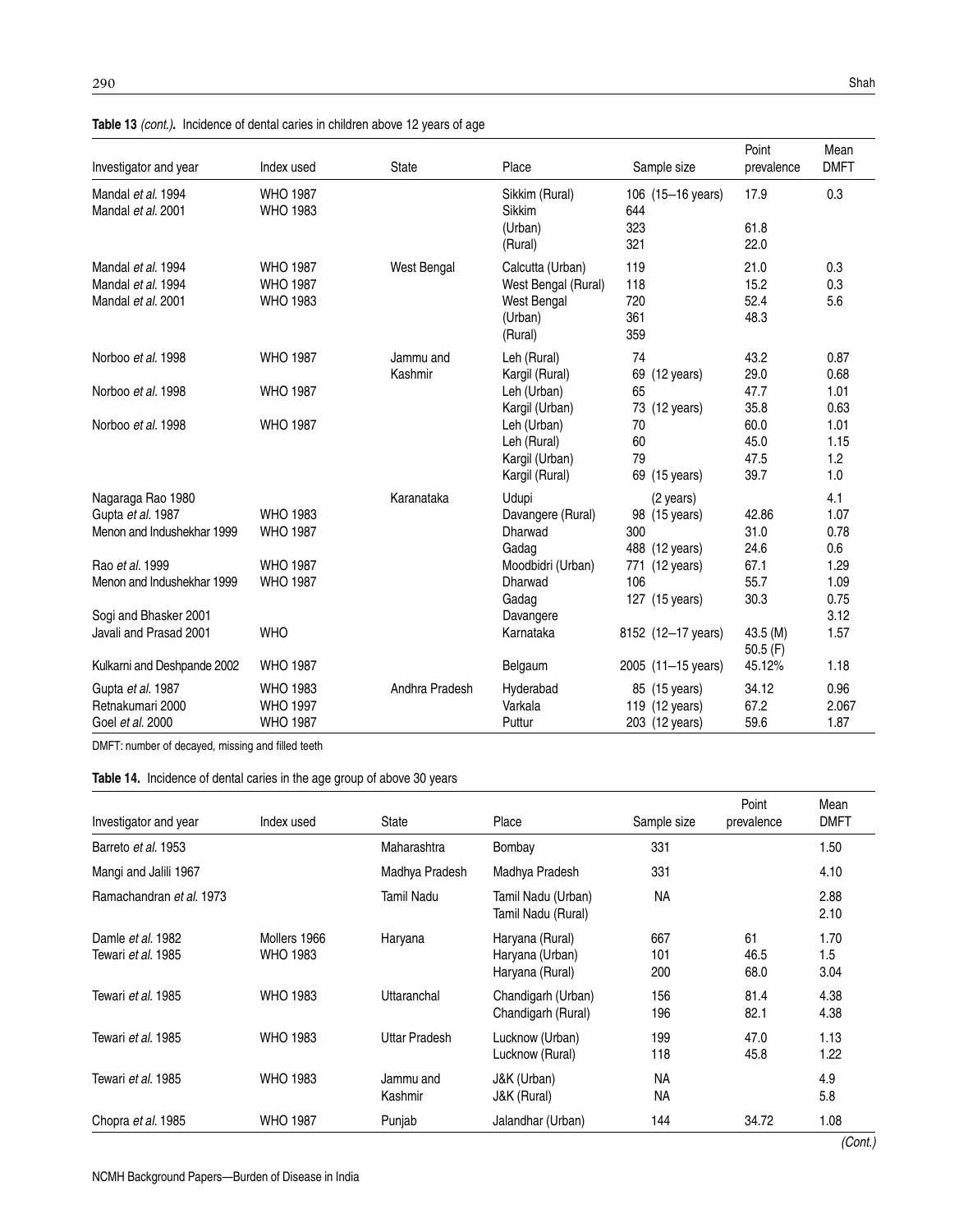| Investigator and year                           | Index used                         | <b>State</b>   | Place                                                                                       | Sample size                     | Point<br>prevalence                    | Mean<br><b>DMFT</b>                  |
|-------------------------------------------------|------------------------------------|----------------|---------------------------------------------------------------------------------------------|---------------------------------|----------------------------------------|--------------------------------------|
|                                                 |                                    |                | Jalandhar (Rural)<br>Abohar (Urban)<br>Abohar (Rural)                                       | 145<br>140<br>149               | 30.34<br>20.0<br>24.16                 | 0.76<br>0.42<br>0.41                 |
| Sharma et al. 1985<br>Mandal et al. 1994        | <b>WHO 1983</b><br><b>WHO 1983</b> | North-east     | Meghalaya (Urban)<br>Manipur (Urban)<br>Assam (Urban)<br>Nagaland (Urban)<br>Sikkim (Urban) | 196<br>199<br>244<br>202<br>107 | 54.6<br>63.82<br>66.0<br>62.4<br>29.91 | 1.18<br>1.86<br>1.86<br>2.13<br>0.62 |
|                                                 |                                    |                | Sikkim (Rural)                                                                              | 107                             | 24.53                                  | 0.60                                 |
| Tewari and Mandal 1985<br>Tewari and Damle 1985 | <b>WHO 1983</b><br><b>WHO 1983</b> | Madhya Pradesh | Indore                                                                                      | 66<br>201                       | 70.0<br>80.0                           | 3.80<br>3.57                         |
| Gupta et al. 1985                               | <b>WHO 1983</b>                    | Kerala         | Trivandrum (Urban)<br>Calicut (Urban)<br>Calicut (Rural)                                    | 103<br>104<br>90                | 79.61<br>78.9<br>47.8                  | 2.21<br>2.16<br>1.2                  |
| Gupta et al. 1985                               | <b>WHO 1983</b>                    | Andhra Pradesh | Hyderabad (Urban)<br>Hyderabad (Rural)                                                      | 111<br>87                       | 64.86<br>44.83                         | 2.16<br>1.16                         |
| Gupta et al. 1985                               | <b>WHO 1983</b>                    | Karnataka      | Bangalore (Urban)<br>Davengere (Urban)<br>Davengere (Rural)                                 | 98<br>102<br>102                | 73.47<br>68.63<br>48.04                | 2.17<br>2.29<br>1.07                 |
| Mandal et al. 1994                              | <b>WHO 1987</b>                    | Orissa         | Orissa (Urban)<br>Orissa (Rural)                                                            | 5<br>114                        | 24.35<br>20.17                         | 0.47<br>0.48                         |
| Mandal et al. 1994                              | <b>WHO 1987</b>                    | West Bengal    | West Bengal (Urban)<br>West Bengal (Rural)                                                  | 18<br>20                        | 19.49<br>18.18                         | 0.47<br>0.40                         |
| Chopra et al. 1995                              | <b>WHO 1987</b>                    | Delhi          | Delhi (Urban)                                                                               | 388                             | 24.5                                   | 0.50                                 |
| Tewari et al. 1995                              | <b>WHO 1983</b>                    | Bihar          | Bihar (Urban)<br>Bihar (Rural)                                                              | 149<br>193                      | 69<br>63.2                             | 1.75<br>1.85                         |

**Table 14** (cont.). Incidence of dental caries in the age group of above 30 years

DMFT: number of decayed, missing and filled teeth; NA: not available

**Table 15.** Incidence of dental caries in those above 60 years of age

| Year | State     | Place     | Index used      | Sample size | Point prevalence | Mean DMFT |
|------|-----------|-----------|-----------------|-------------|------------------|-----------|
| 1994 | Karnataka |           |                 | 300         |                  | 13.51     |
| 2004 | Delhi     | New Delhi | <b>WHO 1987</b> | 1052        | 72.4             | $\sim$    |

DMFT: number of decayed, missing and filled teeth

**Table 16.** Prevalence of dental caries in different age groups

| Age group<br>(years) | Urban | Rural | Average | <b>DMFT</b> |
|----------------------|-------|-------|---------|-------------|
| $5 - 6$              | 67.23 | 46.22 | 56.72   | 2.1         |
| 12                   | 57.94 | 36.90 | 47.39   | 1.6         |
| 15                   | 55.97 | 43.28 | 49.59   | 1.37        |
| $30 - 35$            | 45.21 | 39.27 | 42.24   | 1.39        |
| $60 - 75$            | 79.40 | 61.90 | 70.65   |             |

DMFT: number of decayed, missing and filled teeth

#### **Periodontal diseases**

Periodontal diseases affect the supporting structures of teeth, i.e. the gingiva (gums), periodontal ligament, alveolar bone and cementum (covering the roots of the teeth) and are the commonest cause of tooth loss in India. A thin, adherent microbial film on the tooth surfaces, called dental plaque, is the main pathological cause of gingival and periodontal inflammation. Poor oral hygiene, faulty food habits, poor nutrition, presence of metabolic diseases such as diabetes, use of tobacco, etc. are the major contributory factors for periodontal diseases.

Periodontal diseases are common in the adult population, but not very common in children. Several indices are used to measure periodontal diseases, such as plaque index, oral hygiene index, bleeding index, community periodontal index (CPI), etc. A scoring system to score the gradation from mild to severe forms of the disease is also available. Therefore, there is no uniformity in data on the prevalence of periodontal diseases and hence, it is difficult to compare the data. However, it is widely accepted that periodontal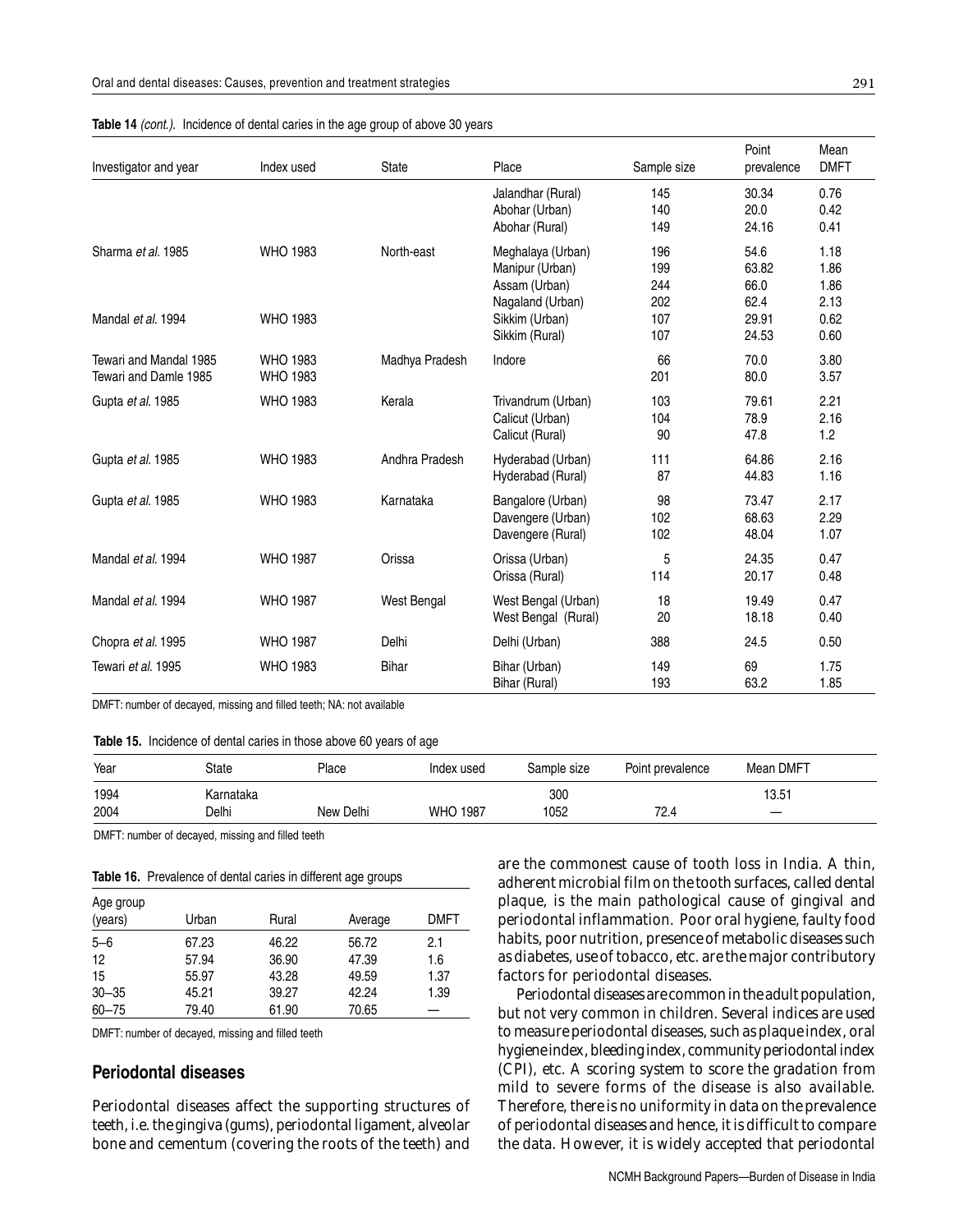diseases affect over 90% of the Indian population, but the majority of them may have only mild gingivitis and bleeding from the gums, which is reversible with proper oral hygiene measures. More advanced periodontal disease with pocket formation and bone loss, which could ultimately lead to tooth loss if not treated properly, may affect 40%–45% of the population. It is also known that use of tobacco, especially habitual chewing of tobacco, presence of metabolic diseases such as diabetes, nutritional deficiencies, compromised immune status and increasing age are associated with an increase in periodontal diseases.

Table 17 documents only some studies, and highlights totally incoherent data. Moreover, most of the studies have been conducted on the child population, in whom periodontal diseases are not widely prevalent.

| Investigator and year | State       | Place       | Index                    | Sample size                            | Prevalence                                                                                                                                |
|-----------------------|-------------|-------------|--------------------------|----------------------------------------|-------------------------------------------------------------------------------------------------------------------------------------------|
| Anuradha et al. 2002  | Karnataka   | Davangere   | CPI and plaque index     | NA                                     | Decrease with increase in<br>the fluoride content of water                                                                                |
| Sogi and Bhasker 2001 |             | Davangere   | Oral hygiene index (OHI) | 2007 (13-14 years)                     | NA.                                                                                                                                       |
| Doifode et al. 2000   | Maharashtra | Nagpur      |                          | 5061 (all age groups)                  | Periodontal diseases<br>34.8% total<br><15 years<br>18.4%<br>36.4%<br>$15 - 30$ years<br>$30 - 60$ years<br>50.2%<br>54.4%<br>$60+$ years |
| Rao and Bharambe 1993 |             | Wardha      |                          | 778 (5-12 years)<br>(Rural)<br>(Urban) | 17.8%<br>22.6%<br>10.5%<br>15.0%                                                                                                          |
| Gathwala 1993         | Haryana     | Rohtak      |                          | 501 (5–13 years)                       | 36.3% (gingivitis)                                                                                                                        |
| Rao and Bharambe 1993 | Maharashtra | Wardha      |                          | 778 (5-12 years)                       | 4.8% (bleeding/abscess)                                                                                                                   |
| Shah 2003             | Delhi       | South Delhi | CPI index                | 1052 (above 60 years)                  | 100%<br>mild<br>9.1%<br>19%<br>moderate<br>71.9%<br>severe                                                                                |

CPI: community periodontal index

#### **Dentofacial anomalies and malocclusion**

The prevalence of malocclusion in India is estimated to be 30% in school-age children (Table 18). Malocclusion may vary from mild to severe, causing aesthetic and functional problems, and may also predispose to dental caries, periodontal diseases as well as increased susceptibility to trauma, especially to excessively proclined teeth. The major dentofacial deformity is cleft lip and palate, which is seen in 1.7/1000 live-births (Table 19).

**Table 18.** Prevalence of dentofacial anomalies and malocclusion

| Author and year        | State          | Place               | Age group (years)    | Prevalence (%) |
|------------------------|----------------|---------------------|----------------------|----------------|
| Shourie 1952           | Punjab         | Punjab              | $13 - 16$            | 50             |
| Guaba et al. 1998      |                | Ambala              | $6 - 15$             | 29.2           |
| Shaik and Desai 1966   | Tamil Nadu     | Madras              | $15 - 25$            | 19.6           |
| Jacob 1969             | Kerala         | Trivandrum          | $12 - 15$            | 44.97          |
| Jose and Joseph 2003   |                | Kerala              | $12 - 15$            | NA.            |
| Prasad and Savadi 1971 | Karnataka      | Bangalore           | $5 - 15$             | 51.5           |
| Nagaraja Rao 1980      |                | Udupi               | $5 - 15$             | 28.8           |
| Gardiner 1989          |                | South Kanara        | $10 - 12$            | 42             |
| Jalili 1989            | Madhya Pradesh | Mandu (Tribal area) | $6 - 14$             | 14.4           |
| Kharbanda 1991         | Delhi          | Delhi               | $5 - 13$             | $10 - 18$      |
| Kharbanda 1995         |                | Delhi               | $10 - 13$            | 45.7           |
| Goel et al. 2000       | Andhra Pradesh | Puttur              | $5 - 6$<br>$12 - 13$ | 1.79<br>36.95  |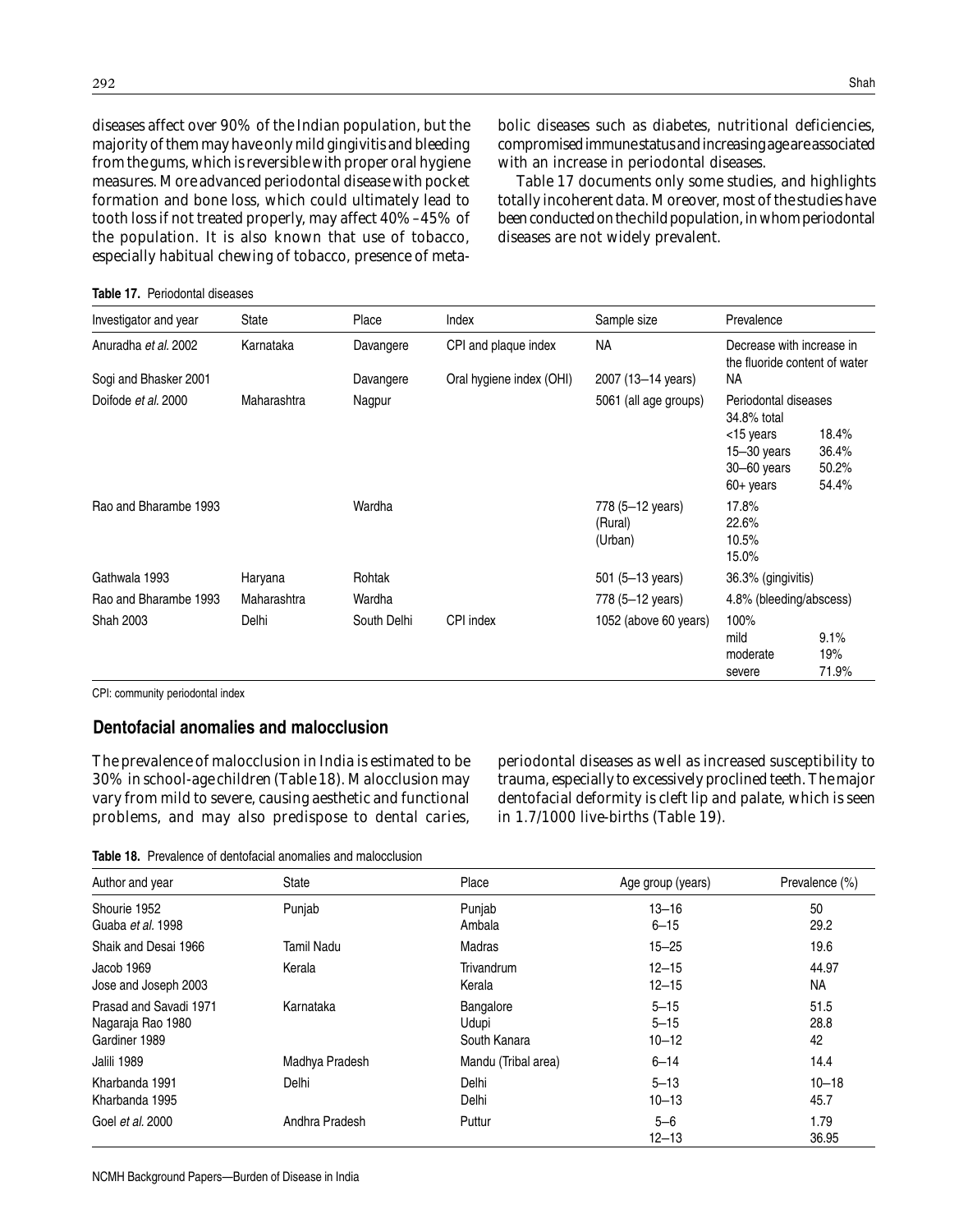**Table 19.** Incidence of cleft lip and cleft palate in India (hospital-based studies)

|                          | Incidence (%) |                      |  |  |
|--------------------------|---------------|----------------------|--|--|
| Location of the hospital | Cleft lip     | Cleft lip and palate |  |  |
| Delhi                    | 2.21          | 0.71                 |  |  |
| Delhi (AllMS)            | 1.40          | 0.30                 |  |  |
| Chandigarh               | 1.0           |                      |  |  |
| Jaipur                   | 1.12          | 0.35                 |  |  |
| Patiala                  | 1.5           |                      |  |  |
| Lucknow                  | 1.09          |                      |  |  |
| Ajmer                    | 0.90          |                      |  |  |
| Mumbai                   | 1.30          | 0.20                 |  |  |
| Ahmedabad                | 1.06          | 0.24                 |  |  |
| Chennai                  | 1.60          | 0.10                 |  |  |
| Kolkata                  | 0.63          | 0.16                 |  |  |
| Hyderabad                | 1.90          | 1.90                 |  |  |

AIIMS: All India Institute of Medical Sciences

### **Edentulousness (tooth loss)**

Tooth loss results from dental caries, periodontal diseases and trauma. Tooth loss increases with advancing age (Table 20). Loss of the teeth results in decreased masticatory **Table 20.** Tooth loss (edentulousness)

| Number of missing teeth | Edentulousness (%) |
|-------------------------|--------------------|
| 8.5                     | 11.1               |
| 10.9                    | 19.4               |
| 18.1                    | 32.3               |
|                         |                    |

efficiency, causing a shift in dietary practices. This may result in nutritional deficiencies. Tooth loss may also cause problems in speech and affect aesthetics, causing an overall loss of self-esteem and confidence. Very little data are available on tooth loss.

### **Dental fluorosis**

In India, a high fluoride content in ground water is endemic in some areas. The states that are most affected are Andhra Pradesh, Gujarat and Rajasthan. Table 21 shows the distribution of fluoride in different states. It has been estimated that about 666.2 lakh people are at risk for fluoride toxicity of which children below the age of 14 years constitute 60 lakh.

Data available from a field survey in Gujarat, Haryana and Delhi are presented in Tables 22, 23 and 24, respectively.

**Table 21.** Distribution of fluoride analysis of ground water samples from different States of India

| <b>States</b>         |             | Number of<br>water samples | Fluoride<br>$<$ 1.0 mg/L | Fluoride<br>$1.0 - 1.5$ mg/L | Fluoride<br>>1.5 mg/L | Maximum fluoride<br>value (mg/L)      |
|-----------------------|-------------|----------------------------|--------------------------|------------------------------|-----------------------|---------------------------------------|
| <b>Uttar Pradesh</b>  | No.<br>$\%$ | 502                        | 398<br>79.2              | 62<br>12.4                   | 42<br>8.4             | 15.0 (Marksnagar, Unnao district)     |
| Andhra Pradesh        | No.<br>%    | 786                        | 752<br>95.7              | 19<br>2.4                    | 15<br>1.9             | 7.90 (Nalgonda district)              |
| Rajasthan             | No.<br>$\%$ | 780                        | 403<br>51.7              | 114<br>14.6                  | 263<br>33.7           | 22.0 (Nagaur district)                |
| Maharashtra           | No.<br>$\%$ | 161                        | 156<br>96.9              |                              | 5<br>3.1              | 5.0 (Chandrapur district)             |
| Madhya Pradesh (West) | No.<br>$\%$ | 749                        | 678<br>90.5              | 51<br>6.8                    | 20<br>2.7             | 4.5 (Sirohi, Bhind district)          |
| Karnataka             | No.<br>$\%$ | 773                        | 634<br>82.0              | 91<br>11.8                   | 48<br>6.2             | 8.3 (Kulgeri, Bijapur district)       |
| Chandigarh            | No.<br>$\%$ | 1                          |                          | 1<br>100                     |                       |                                       |
| Punjab                | No.<br>$\%$ | 332                        | 232<br>69.9              | 46<br>13.9                   | 54<br>16.2            | 11.7 (Bathinda district)              |
| Haryana               | No.<br>$\%$ | 306                        | 134<br>43.8              | 48<br>15.7                   | 124<br>40.5           | 21.0 (Hissar district)                |
| Delhi                 | No.<br>$\%$ | 38                         | 31<br>81.6               | 4<br>10.5                    | 3<br>7.9              | 3.25 (Palam)                          |
| Orissa                | No.<br>$\%$ | 83                         | 69<br>83.1               | 5<br>6.0                     | 9<br>10.8             | 11.0 (Balasore and Bolangir district) |
| <b>Bihar</b>          | No.<br>$\%$ | 328                        | 313<br>95.4              | 5<br>1.5                     | 10<br>3.1             | $4.2\,$                               |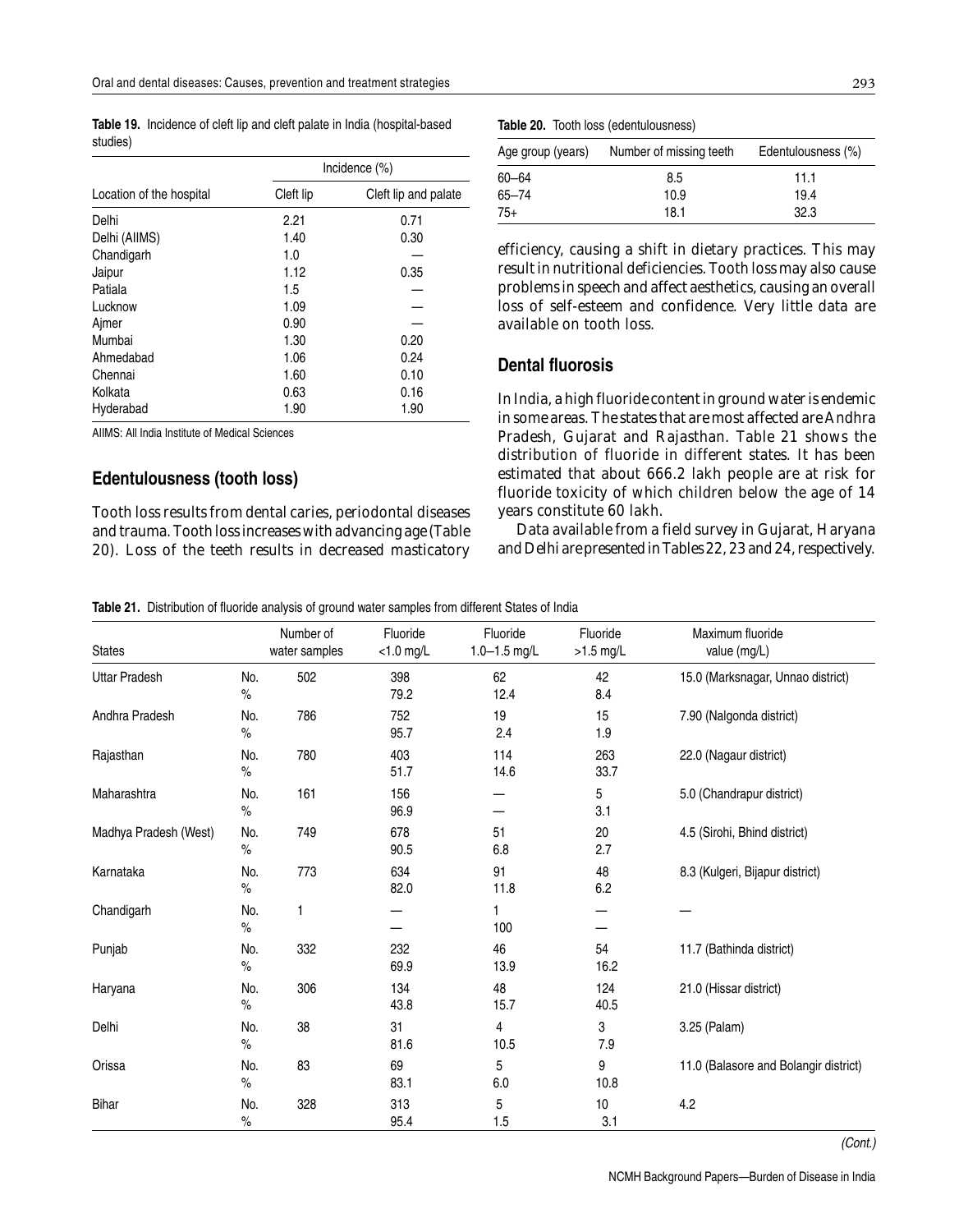| <b>States</b>            |             | Number of<br>water samples | Fluoride<br>$<$ 1.0 mg/L | Fluoride<br>$1.0 - 1.5$ mg/L | Fluoride<br>$>1.5$ mg/L | Maximum fluoride<br>value (mg/L)     |
|--------------------------|-------------|----------------------------|--------------------------|------------------------------|-------------------------|--------------------------------------|
| <b>Tamil Nadu</b>        | No.<br>$\%$ | 464                        | 398<br>85.8              | 53<br>11.4                   | 213<br>2.8              | 6.8 (Madurai district)               |
| Gujarat                  | No.<br>$\%$ | 589                        | 554<br>94.1              | 15<br>2.5                    | 20<br>3.4               | 11.0 (Amreli district)               |
| West Bengal              | No.<br>$\%$ | 466                        | 454<br>97.4              |                              | 12<br>2.6               | 16.0 (Birbhum district)              |
| Kerala                   | No.<br>$\%$ | 676                        | 669<br>99.0              | 3<br>0.4                     | 4<br>0.6                | 4.6 (Konnakuzhill district, Trichur) |
| Madhya Pradesh (East)    | No.<br>$\%$ | 346                        | 340<br>98.3              |                              | 6<br>1.7                |                                      |
| Jammu and Kashmir        | No.<br>$\%$ | 117                        | 117<br>100               | 4                            |                         | 0.78 (Dablehar)                      |
| Himachal Pradesh         | No.<br>$\%$ | 79                         | 74<br>93.7               | 4<br>5.0                     | 1.3                     | 9.5 (Dhaulakuwan district)           |
| States in the North-east | No.<br>$\%$ | 295                        | 295<br>100               |                              |                         | 0.5 (Darang district)                |
| Total                    | No.         | 7871                       | 6701                     | 521                          | 649                     |                                      |

Table 21 (cont.). Distribution of fluoride analysis of ground water samples from different States of India

Source: Ground Water Authority, India

|  |  |  |  | <b>Table 22.</b> Dental fluoride survey in schoolchildren from 18 districts in Gujarat |
|--|--|--|--|----------------------------------------------------------------------------------------|
|--|--|--|--|----------------------------------------------------------------------------------------|

|                 | No. of schools |             | No, of students examined in the schools<br>(8 years and above) |         | No. of students with | Percentage affected with |  |
|-----------------|----------------|-------------|----------------------------------------------------------------|---------|----------------------|--------------------------|--|
| <b>District</b> | surveyed       | <b>Boys</b> | Girls                                                          | Total   | dental fluorosis     | fluorosed teeth          |  |
| Ahmedabad       | 199            | 27,947      | 20,123                                                         | 48,070  | 8,537                | 17.75                    |  |
| Gandhinagar     | 29             | 4,436       | 4,023                                                          | 8,459   | 967                  | 11.43                    |  |
| Mehsana         | 415            | 62,322      | 38,912                                                         | 101,234 | 25,307               | 24.90                    |  |
| Banaskantha     | 367            | 36,463      | 20,925                                                         | 57,388  | 10,032               | 17.78                    |  |
| Sabarkantha     | 278            | 21,000      | 18,405                                                         | 39,405  | 5,728                | 14.50                    |  |
| Baroda          | 240            | 13,826      | 11,825                                                         | 25,651  | 4,329                | 16.87                    |  |
| Kheda           | 210            | 24,064      | 19,219                                                         | 43,283  | 5,266                | 12.16                    |  |
| Panchmahal      | 311            | 34,603      | 25,729                                                         | 60,332  | 5,207                | 8.40                     |  |
| <b>Bharuch</b>  | 42             | 4,781       | 4,459                                                          | 9,240   | 1,378                | 14.90                    |  |
| Surat           | 19             | 1,697       | 1,581                                                          | 3,278   | 260                  | 7.90                     |  |
| Valsad          | 14             | 1,939       | 1,889                                                          | 3,828   | 101                  | 2.60                     |  |
| Junagadh        | 50             | 7,075       | 5,314                                                          | 12,389  | 4,097                | 33.00                    |  |
| Amreli          | 75             | 9,159       | 7,975                                                          | 17,134  | 2,855                | 16.60                    |  |
| Surendranagar   | 71             | 7,442       | 6,010                                                          | 13,452  | 2,961                | 22.00                    |  |
| Jamnagar        | 28             | 3,070       | 2,316                                                          | 5,386   | 838                  | 15.50                    |  |
| Bhavnagar       | 77             | 10,667      | 8,472                                                          | 19,139  | 2,714                | 14.10                    |  |
| Rajkot          | 44             | 6,065       | 7,320                                                          | 13,385  | 1,971                | 14.70                    |  |
| Kutch           | 13             | 1,599       | 1,561                                                          | 3,160   | 640                  | 20.25                    |  |
| Total           | 2482           | 278,155     | 206,058                                                        | 484,213 | 83,188               | % range: 2.6-33.0        |  |

Source: Gujarat Health Department, 1996-97 (From: Susheela AK. Treatise on fluoride. Project report. Sponsored by the Task Force on Safe Drinking Water, Government of India, 2003)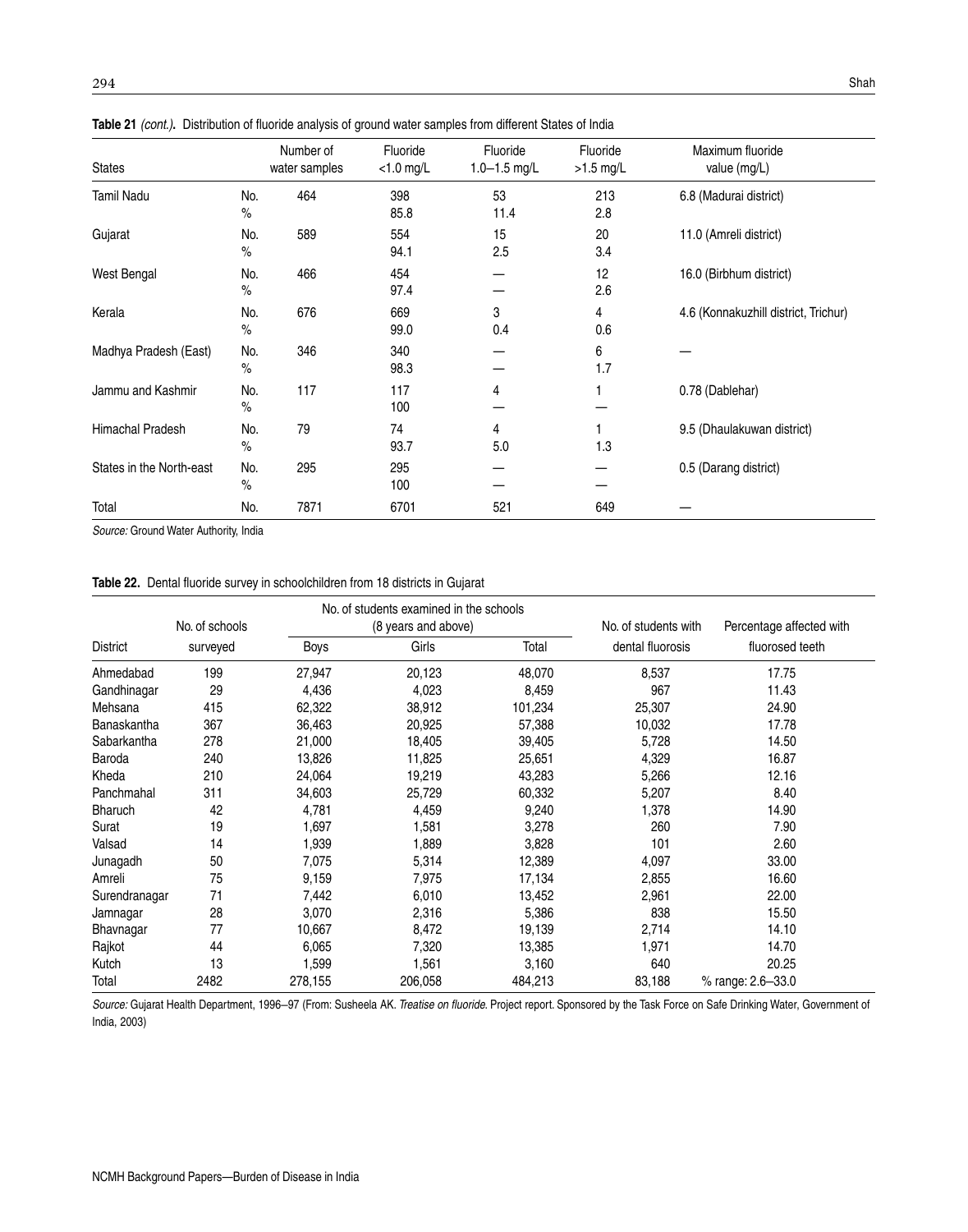#### **Table 23.** Incidence of dental fluorosis in two villages in Haryana

| Village | Drinking water fluoride<br>level (mg/L) | Incidence of dental<br>fluorosis (%) |
|---------|-----------------------------------------|--------------------------------------|
| Sotai   | $1.89 - 3.83$                           |                                      |
| Machgar | 0.64                                    | 13                                   |

Source: MD Thesis of Gajender Singh Meena, AIIMS 1983 (From: Susheela AK. Treatise on fluoride. Project report. Sponsored by the Task Force on Safe Drinking Water, Government of India, 2003)

| Table 24. Incidence of dental fluorosis in children of 6 schools and status of contamination of drinking water with fluoride in the Palam area of NCTD |  |
|--------------------------------------------------------------------------------------------------------------------------------------------------------|--|
|--------------------------------------------------------------------------------------------------------------------------------------------------------|--|

| School | Total no, of<br>students in<br>the school | No. of students<br>examined for<br>dental fluorosis | Total no.<br>of water<br>samples collected<br>through afflicted<br>students | No. of<br>students afflicted | Percentage<br>afflicted | No. of fluoride<br>contaminated<br>sources<br>(above 1.0 mg/L) | Range<br>of fluoride<br>contamination<br>(mg/L) | No. of safe<br>sources<br>(fluoride below<br>1.0 $mg/L$ ) |
|--------|-------------------------------------------|-----------------------------------------------------|-----------------------------------------------------------------------------|------------------------------|-------------------------|----------------------------------------------------------------|-------------------------------------------------|-----------------------------------------------------------|
|        | 237                                       | 67                                                  | 44                                                                          | 25                           | 37                      | 17                                                             | $1.10 - 2.0$                                    | 27                                                        |
| 2      | 1017                                      | 578                                                 | 81                                                                          | 98                           | 17                      | Nil                                                            |                                                 | 81                                                        |
| 3      | 2100                                      | 745                                                 | 98                                                                          | 119                          | 16                      | 33                                                             | $1.13 - 5.01$                                   | 65                                                        |
| 4      | 1956                                      | 1037                                                | 86                                                                          | 140                          | 13                      | 4                                                              | $1.15 - 2.88$                                   | 72                                                        |
| 5      | 2000                                      | 1290                                                | 86                                                                          | 144                          | 11                      | 4                                                              | $1.62 - 9.30$                                   | 82                                                        |
| 6      | 1700                                      | 1200                                                | 48                                                                          | 55                           | 4.5                     | 20                                                             | $1.1 - 12.45$                                   | 28                                                        |
| Total  | 9010                                      | 4917                                                | 443                                                                         | 581                          | $4.5 - 37$              | 88                                                             | $1.1 - 12.45$                                   | 355                                                       |

NCTD: National Capital Territory of Delhi

Source: Water Foundation Survey, 2002 (From: Susheela AK. Treatise on fluoride. Project report. Sponsored by the Task Force on Safe Drinking Water, Government of India, 2003)

#### **Oral cancer**

In India, the incidence of oral cancer is the highest in the world and is preceded by some premalignant lesion. The most important of all premalignant lesions is oral submucous fibrosis. It is characteristically found in people of South-East Asian origin and is associated with the chewing of betel nut. Its prevalence has increased manifold in the past three decades due to increased consumption of *paan masala* and *gutka* by persons of all age groups, including children (Table 25).

The condition has a high malignant potential, 7.5% of the lesions become malignant over a 10-year period and more than one lesion may develop at different sites in the oral cavity.

Data from specialized cancer hospitals across the country over a period of 7 years (1993–2000) are shown in Table 26. The prevalence of oral cancer reported by Populationbased Cancer Registries is given in Table 27. A summary of annual incidence of oral cancer of different sites from

|  | Table 25. Oral submucous fibrosis in India (1990) |  |
|--|---------------------------------------------------|--|
|--|---------------------------------------------------|--|

|         | Incidence 100,000/year |             |  |  |  |  |  |
|---------|------------------------|-------------|--|--|--|--|--|
| Sex     | North India            | South India |  |  |  |  |  |
| Males   | $5 - 8$                | 9           |  |  |  |  |  |
| Females | $2 - 6$                | 20          |  |  |  |  |  |

National Cancer Registries in Mumbai and Chennai for the period 1988–92 is shown in Tables 28 and 29, respectively. It shows the age-standardized incidence rate for different sites. Overall, the incidence per 100,000 population is 29 for males and 14.3 for females, the average for the population being 21.65. When these data are compared with data from other parts of the world (US 4.4, Japan 1.6, UK 2), it is evident that the prevalence in India is much higher. Given the large population of India, the actual number of cases of oral cancer is gigantic.

**Table 26.** Number of treated cases in cancer hospitals

| ICD<br>140-149 | Number                 | Data not available from                                                                   |
|----------------|------------------------|-------------------------------------------------------------------------------------------|
| 1993<br>1994   | 6209<br>5961           | Bihar, Gujarat and Himachal Pradesh<br>Bihar, Gujarat, Himachal Pradesh and Maharashtra   |
| 1995           | 6794                   | Bihar, Gujarat and West Bengal                                                            |
| 1996<br>1997   | 9444<br>9165           | Bihar, Gujarat, Tripura and West Bengal<br>Andhra Pradesh, Bihar, Gujarat and West Bengal |
|                | Number of hospitals-25 |                                                                                           |
| 2000           | 9430                   | Bihar, Gujarat and Orissa                                                                 |

Number of hospitals—35

ICD Code: 140 lip; 141 tongue; 142 salivary gland; 143–145 mouth; 146 oropharynx; 147 nasopharynx; 148 hypopharynx and 149 pharynx Source: Health Information of India (1993–2000)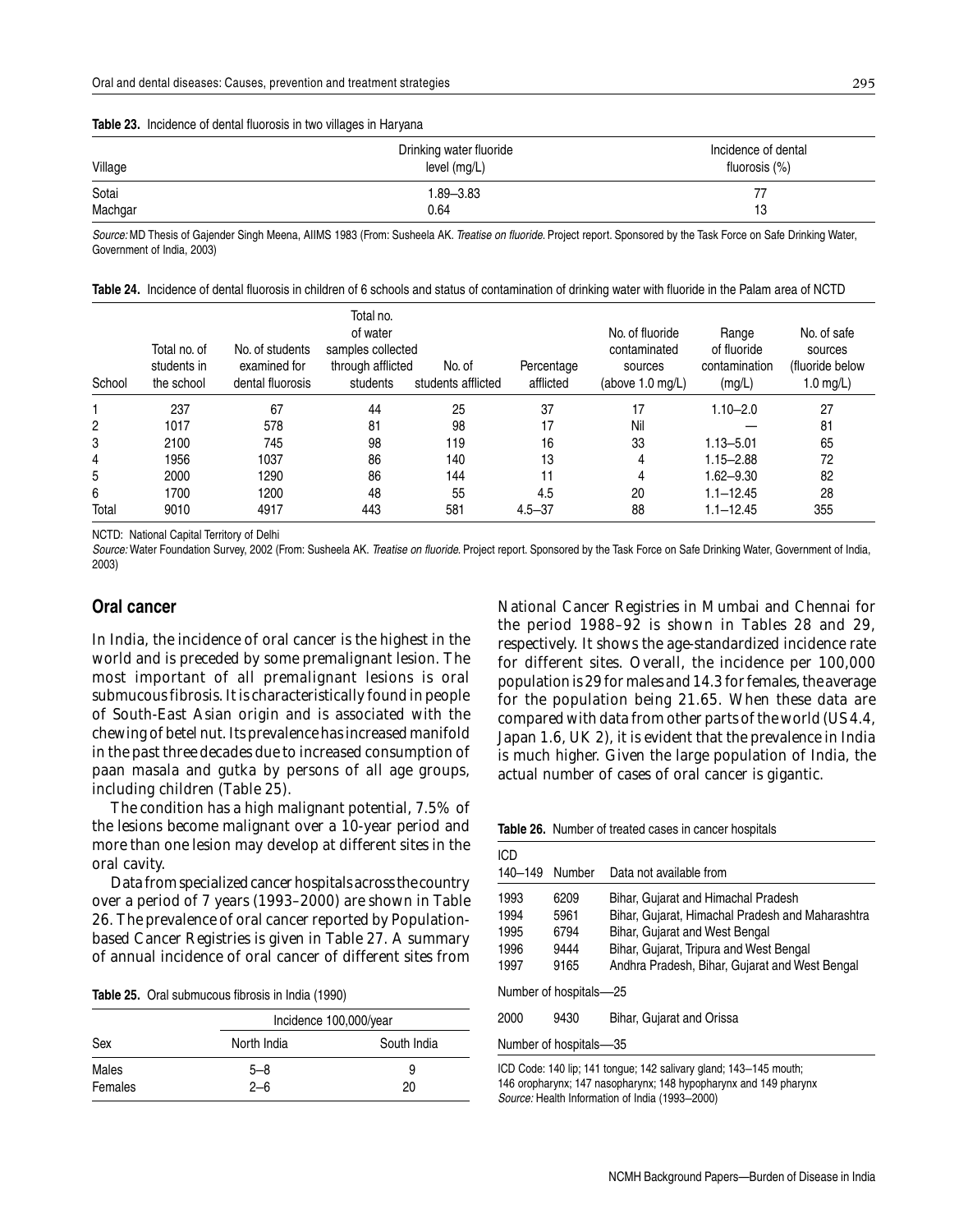**Table 27.** Population-based Cancer Registry (PBCR) report

|             |                |   | Bangalore |      |     | Barshi | <b>Bhopal</b> |      | Chennai |      | Delhi |      | Mumbai |      |
|-------------|----------------|---|-----------|------|-----|--------|---------------|------|---------|------|-------|------|--------|------|
| <b>PBCR</b> | Site of cancer |   | No.       | $\%$ | No. | $\%$   | No.           | $\%$ | No.     | $\%$ | No.   | $\%$ | No.    | $\%$ |
| 1990-96     | Tongue         | Μ | 348       | 3.4  | 30  | 4.7    | 206           | 8.1  | 535     | 4.7  | 1242  | 4.7  | 1456   | 5.0  |
|             |                |   | 88        | 0.8  | 8   | 1.0    | 26            | 1.2  | 176     | 1.4  | 334   | 1.3  | 448    | 1.8  |
|             | Oral cavity    | М | 284       | 2.9  | 33  | 5.2    | 182           | 7.2  | 671     | 5.9  | 854   | 3.3  | 1601   | 5.5  |
|             |                |   | 726       | 6.2  | 11  | 1.4    | 104           | 4.6  | 610     | 4.9  | 427   | 1.7  | 919    | 3.4  |
|             | Hypopharynx    |   | 560       | 5.5  | 68  | 10.7   | 166           | 6.5  | 550     | 4.8  | 555   | 2.1  | 1519   | 5.3  |
| 1997-98     | Lip            |   | 5         | 3.16 |     | 3.52   | 4             | 3.46 | 10      | 3.27 | 24    | 3.27 | 24     | 3.25 |
|             | Tongue         |   | 136       | 3.44 | 5   | 2.59   | 70            | 8.04 | 192     | 5.26 | 384   | 4.2  | 417    | 4.84 |
|             | Oral cavity    |   | 101       | 3.28 | 13  | 3.52   | 82            | 9.41 | 190     | 5.20 | 333   | 3.69 | 480    | 5.34 |
|             | Oropharynx     |   | 75        | 2.45 |     | 10.36  | 17            | 1.95 | 80      | 2.19 | 212   | 2.35 | 164    | 1.90 |
|             | Hypopharynx    |   | 171       | 5.55 | 20  | 0.00   | 50            | 5.74 | 167     | 4.57 | 193   | 2.14 | 362    | 4.20 |

**Table 28.** Oral cancer in Mumbai (1988–1992)

**Table 29.** Oral cancer in Chennai (1988–1992)

| Age group |           |     |                                | Site of cancer |                        | Age group |     | Site of cancer                                  |        |                          |       |
|-----------|-----------|-----|--------------------------------|----------------|------------------------|-----------|-----|-------------------------------------------------|--------|--------------------------|-------|
| (years)   | Sex       | Lip | Tongue                         | Salivary gland | Mouth                  | (years)   | Sex | Lip                                             | Tongue | Salivary gland           | Mouth |
| $0 - 4$   | M         | —   | $\qquad \qquad \longleftarrow$ | $0.0\,$        |                        | $0 - 4$   | M   |                                                 | 0.1    |                          |       |
|           | F         | 0.0 | 0.0                            | —              | 0.0                    |           | F   |                                                 |        | 0.1                      | 0.1   |
| $5 - 9$   | M         | 0.0 | —                              |                | 0.0                    | $5 - 9$   | M   |                                                 |        |                          |       |
|           | F         |     |                                |                |                        |           | F   |                                                 |        | —                        | 0.1   |
| $10 - 14$ | M         |     |                                | 0.0            | $\qquad \qquad \qquad$ | $15 - 19$ | M   |                                                 | 0.1    |                          |       |
|           | F         |     | —                              | 0.1            | —                      |           | F   |                                                 |        | 0.2                      | 0.2   |
| $15 - 19$ | M         |     | –                              |                | 0.1                    | $20 - 24$ | M   |                                                 | 0.1    | 0.1                      | 0.3   |
|           | F         |     | $\overline{\phantom{0}}$       | —              | 0.0                    |           | F   |                                                 | 0.2    | 0.1                      | 0.3   |
| $20 - 24$ | M         |     | 0.1                            | 0.0            | 0.3                    | $25 - 29$ | M   |                                                 | 0.3    | 0.2                      | 0.2   |
|           | F         |     | 0.1                            | 0.0            | 0.2                    |           | F   |                                                 | 0.3    | 0.3                      | 0.4   |
| $25 - 29$ | M         |     | 0.3                            | 0.3            | 0.4                    | $30 - 34$ | M   | 0.3                                             | 2.0    | 0.3                      | 0.4   |
|           | F         |     | 0.4                            | 0.1            | 0.4                    |           | F   |                                                 | 0.2    | 0.5                      | 2.2   |
| $30 - 34$ | M         | 0.1 | 0.9                            | 0.2            | 1.4                    | $35 - 39$ | M   |                                                 | 2.7    | 0.5                      | 3.2   |
|           | F         | 0.1 | 0.5                            | 0.2            | 0.8                    |           | F   |                                                 | 0.8    |                          | 2.8   |
| $35 - 39$ | M         | 0.1 | 2.4                            | 0.3            | 3.9                    | $40 - 44$ | М   | 0.5                                             | 5.1    | 0.7                      | 4.0   |
|           | F         | —   | 1.2                            | 0.7            | 2.6                    |           | F   | —                                               | 1.3    | 0.2                      | 9.2   |
| $40 - 44$ | ${\sf M}$ | 0.1 | 4.8                            | 0.7            | 6.1                    | $45 - 49$ | M   | 1.4                                             | 9.0    | 0.2                      | 11.7  |
|           | F         | 0.1 | 2.2                            | 0.4            | 5.1                    |           | F   | 0.5                                             | 3.2    | 1.0                      | 10.3  |
| $45 - 49$ | M         | 0.7 | 9.6                            | 0.6            | 12.3                   | $50 - 54$ | Μ   | 1.1                                             | 15.3   | 0.5                      | 20.9  |
|           | F         | 0.7 | 2.9                            | 0.4            | 6.6                    |           | F   | 0.9                                             | 7.6    | 1.8                      | 30.1  |
| $50 - 54$ | M         | 0.7 | 13.3                           | 1.1            | 16.7                   | $55 - 59$ | Μ   | 0.7                                             | 23.0   | 1.4                      | 29.3  |
| $55 - 59$ | F         | 0.4 | 5.2                            | 0.8            | 13.1                   |           | F   | 1.3                                             | 7.3    | 1.3                      | 29.2  |
|           | M         | 1.4 | 21.5                           | 0.9            | 22.3                   | $60 - 64$ | М   | 2.6                                             | 25.9   | 1.3                      | 34.2  |
| $60 - 64$ | F         | 1.5 | 10.9                           | —              | 14.9                   |           | F   | 2.6                                             | 8.3    | $\overline{\phantom{0}}$ | 43.0  |
|           | M         | 1.4 | 27.5                           | 2.7            | 23.2                   | $65 - 69$ | М   | 2.4                                             | 35.6   | 7.1                      | 47.5  |
|           | F         | 1.7 | 9.6                            | 1.4            | 21.3                   |           | F   | 3.0                                             | 8.3    | 0.8                      | 37.5  |
| $65 - 69$ | M         | 1.1 | 38.2                           | 5.7            | 32.5                   | $70 - 74$ | M   | 1.0                                             | 23.7   | 2.1                      | 22.7  |
|           | F         | 2.0 | 8.3                            | 1.2            | 18.9                   |           | F   | 3.9                                             | 8.9    | 3.0                      | 29.6  |
| $70 - 74$ | M         | 2.4 | 36.6                           | 4.1            | 23.0                   | $75+$     | Μ   |                                                 | 19.0   | 1.2                      | 40.4  |
|           | F         |     | 11.6                           | 0.6            | 23.8                   |           | F   | 3.2                                             | 6.5    | 1.1                      | 29.2  |
| $75+$     | ${\sf M}$ | 3.2 | 45.0                           | 1.9            | 30.4                   |           |     | Note: Annual incidence per 100,000 by age group |        |                          |       |

Source: Parkin et al. Cancer incidence in five continents, Vol. Vll. Lyon: IARC Scientific Publications No. 143; 1997

Note: Annual incidence per 100,000 by age group

Source: Parkin et al. Cancer incidence in five continents, Vol. Vll. Lyon: IARC Scientific Publications No. 143; 1997

F 2.0 13.6 2.5 26.2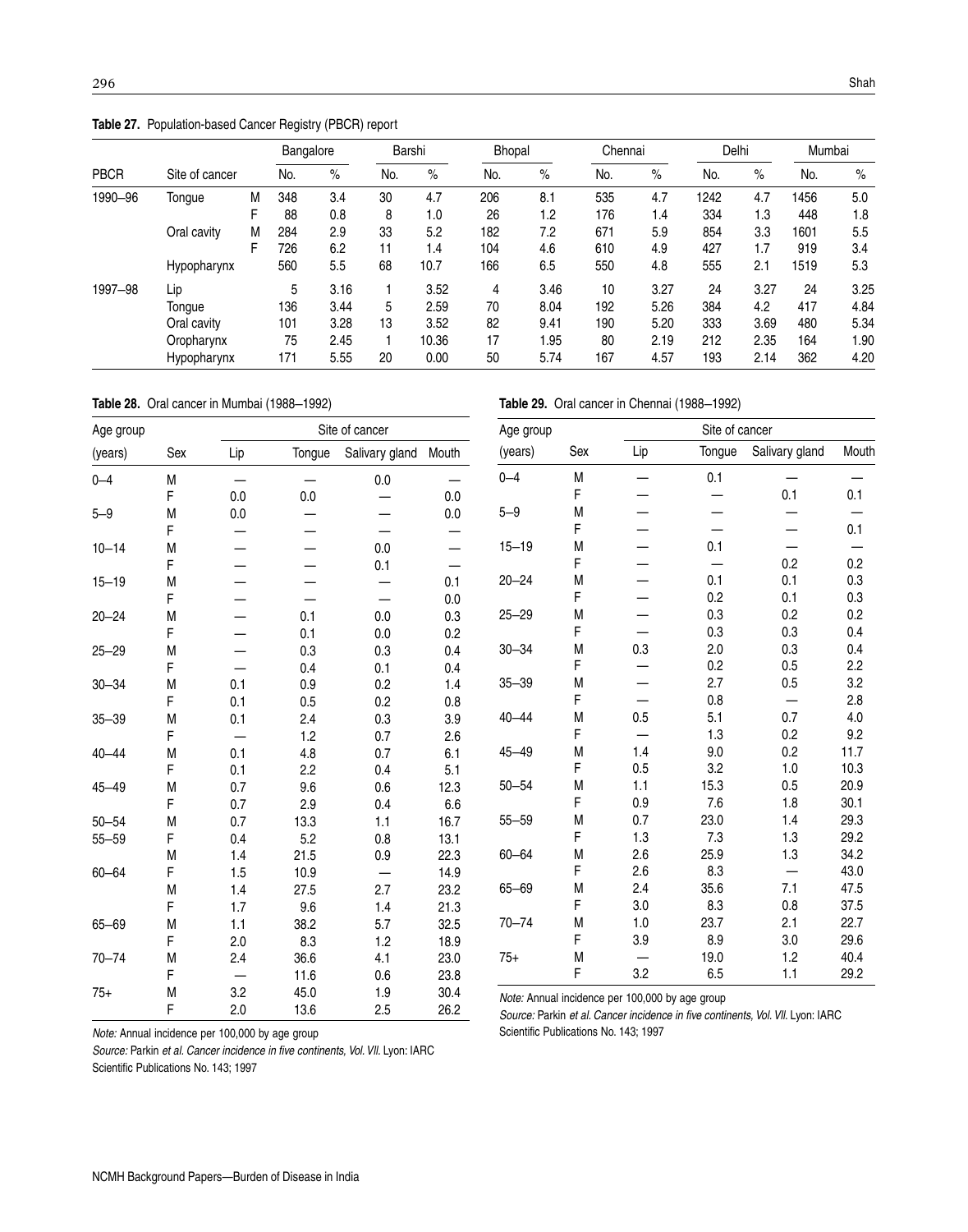#### Tobacco-related cancers

Sites of cancer that have been associated with the use of tobacco (tobacco-related cancers [TRCs]) include the lip, tongue, oral cavity, pharynx (including oropharynx and hypopharynx), oesophagus, larynx, lungs and urinary bladder.

The total proportion of these sites of cancer relative to all sites in males and females is given in Table 30. In males, this proportion varies from 36.1% in Bangalore to 54.6% in Bhopal, whereas in females, Bangalore and Mumbai have the highest proportion of 16.2% and 16.3%, respectively.

#### Bibliography

- 1. WHO Oral Health Country/Area Profile Programme. WHO Collaborating Centre, Malmo University, Sweden; 1992.
- 2. National Cancer Registry Programme, Indian Council of Medical Research. Biennial report 1988–89, Consolidated report of PBCR 1990–96, 1997–98, HBCR 1984–93 and 1994–98. New Delhi: Indian Council of Medical Research.
- 4. Damle SG. *Pediatric dentistry*. 1st ed. New Delhi: Arya (Medi) Publishing House; 2000.
- 5. John J. *Textbook of preventive and community dentistry*. New Delhi: CBS Publishers and Distributors; 2003.
- 6. Singh G (ed). *Textbook of orthodontics*. New Delhi: Jaypee Brothers.
- 7. Susheela AK. *Treatise on fluoride. Task force on safe drinking water*. Government of India, New Delhi, 2003.

|                 | Bangalore |       | Barshi                  |       | Bhopal         |       | Chennai |       | Delhi |       | Mumbai |       |
|-----------------|-----------|-------|-------------------------|-------|----------------|-------|---------|-------|-------|-------|--------|-------|
| Site of cancer  | No.       | $\%$  | No.                     | $\%$  | No.            | $\%$  | No.     | $\%$  | No.   | $\%$  | No.    | $\%$  |
| <b>Males</b>    |           |       |                         |       |                |       |         |       |       |       |        |       |
| Lip             | 5         | 0.16  | 1                       | 0.52  | 4              | 0.46  | 10      | 0.27  | 24    | 0.27  | 24     | 0.28  |
| Tongue          | 106       | 3.44  | 5                       | 2.59  | 70             | 8.04  | 192     | 5.26  | 384   | 4.26  | 417    | 4.84  |
| Oral cavity     | 101       | 3.28  | 13                      | 0.52  | 82             | 9.41  | 190     | 5.20  | 333   | 3.69  | 460    | 5.34  |
| Oropharynx      | 75        | 2.43  | 1                       | 10.36 | 17             | 1.95  | 80      | 2.19  | 212   | 2.35  | 164    | 1.90  |
| Hypopharynx     | 171       | 5.55  | 20                      | 0.00  | 50             | 5.74  | 167     | 4.57  | 193   | 2.14  | 362    | 4.20  |
| Pharynx, etc.   | 34        | 1.10  | 0                       | 8.81  | $\overline{c}$ | 0.23  | 18      | 0.49  | 37    | 0.41  | 92     | 1.07  |
| Oesophagus      | 221       | 7.17  | 17                      | 2.59  | 70             | 8.04  | 295     | 8.08  | 393   | 4.36  | 564    | 6.55  |
| Larynx          | 111       | 3.60  | 5                       | 3.63  | 44             | 5.05  | 165     | 4.52  | 575   | 6.37  | 492    | 5.71  |
| Lung            | 218       | 7.08  | 7                       | 2.59  | 104            | 11.94 | 370     | 10.13 | 897   | 9.94  | 783    | 9.09  |
| Urinary bladder | 70        | 2.27  | 5                       | 6.74  | 33             | 3.79  | 84      | 2.30  | 382   | 4.23  | 277    | 3.21  |
| <b>TRC</b>      | 1112      | 36.09 | 162                     | 38.34 | 476            | 54.65 | 1571    | 43.02 | 3430  | 38.01 | 3635   | 42.18 |
| All sites       | 3081      | 100.0 | 193                     | 100.0 | 871            | 100.0 | 3652    | 100.0 | 9023  | 100.0 | 8617   | 100.0 |
| <b>Females</b>  |           |       |                         |       |                |       |         |       |       |       |        |       |
| Lip             | 4         | 0.11  | 1                       | 0.47  | 1              | 0.13  | 7       | 0.17  | 8     | 0.09  | 11     | 0.13  |
| Tongue          | 33        | 0.93  | $\overline{\mathbf{c}}$ | 0.95  | 14             | 1.80  | 52      | 1.29  | 116   | 1.32  | 166    | 1.95  |
| Oral cavity     | 197       | 5.54  | 7                       | 3.32  | 47             | 6.04  | 166     | 4.12  | 140   | 1.59  | 279    | 3.28  |
| Oropharynx      | 13        | 0.37  | 0                       | 0.00  |                | 0.13  | 16      | 0.40  | 46    | 0.52  | 27     | 0.32  |
| Hypopharynx     | 44        | 1.24  | 1                       | 0.47  | 4              | 0.51  | 59      | 1.47  | 31    | 0.35  | 81     | 0.95  |
| Pharynx, etc.   | 9         | 0.25  | 0                       | 0.00  | 0              | 0.00  | 3       | 0.07  | 10    | 0.11  | 29     | 0.34  |
| Oesophagus      | 186       | 5.23  | 10                      | 4.74  | 28             | 3.60  | 195     | 4.84  | 194   | 2.20  | 367    | 4.32  |
| Larynx          | 13        | 0.37  | 2                       | 0.95  | 5              | 0.64  | 20      | 0.50  | 75    | 0.85  | 75     | 0.88  |
| Lung            | 60        | 1.69  | 4                       | 1.90  | 15             | 1.93  | 73      | 1.81  | 172   | 1.95  | 267    | 3.14  |
| Urinary bladder | 21        | 0.59  | $\overline{c}$          | 0.95  | 5              | 0.64  | 37      | 0.92  | 93    | 1.06  | 72     | 0.85  |
| <b>TRC</b>      | 580       | 16.32 | 29                      | 13.74 | 120            | 15.42 | 628     | 15.60 | 885   | 10.05 | 1374   | 16.16 |
| All sites       | 3554      | 100.0 | 211                     | 100.0 | 778            | 100.0 | 4026    | 100.0 | 8805  | 100.0 | 8504   | 100.0 |

**Table 30.** Number and relative proportion (%) of specific sites of cancer related to the use of tobacco relative to all sites of cancer

TRC: tobacco-related cancer

Source: National Cancer Registry Programme. Two-year report of the population-based cancer registries 1997-1998. New Delhi: Indian Council of Medical Research; 2002